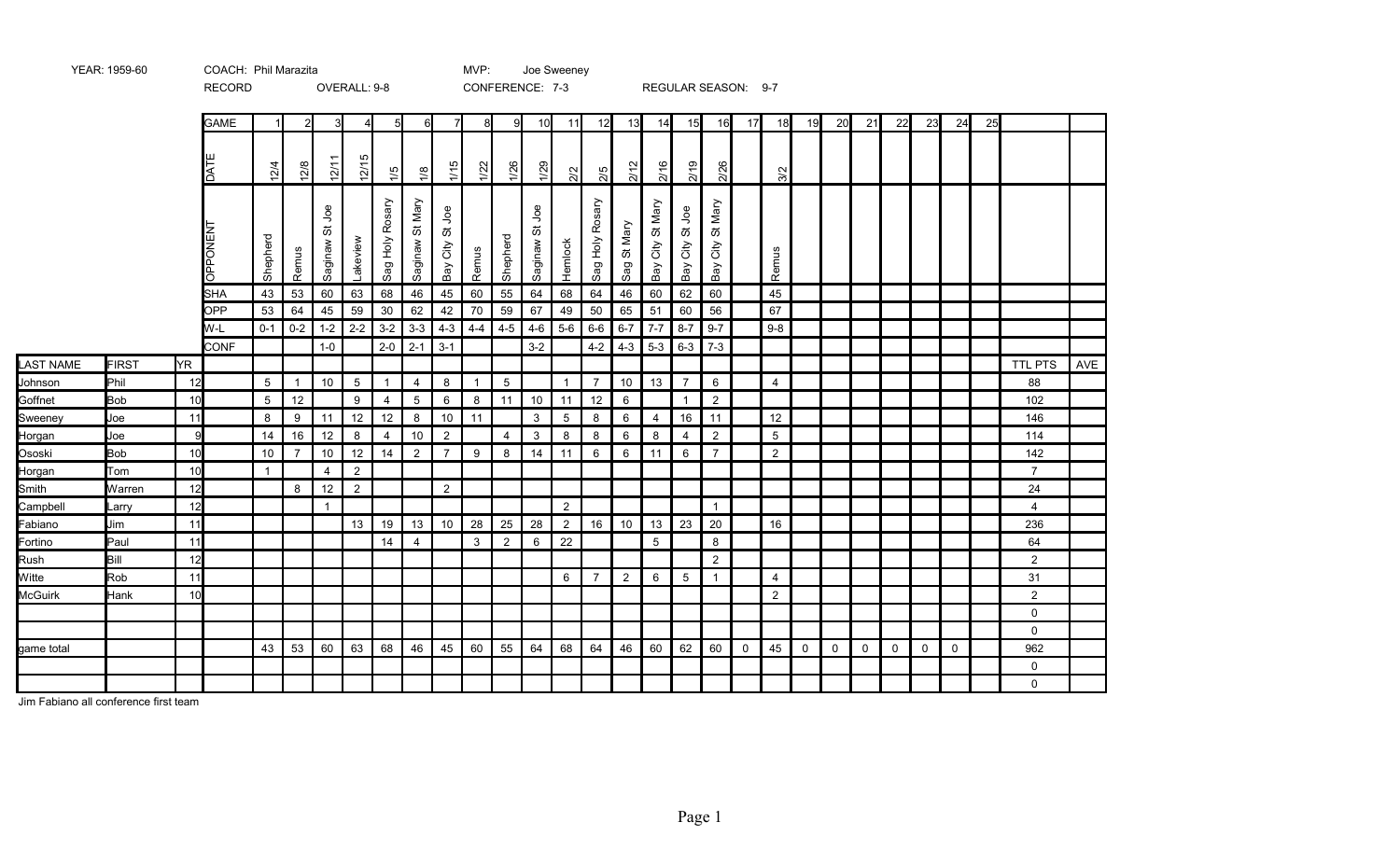|                    |              |          | <b>REVORD</b>  |              |                     |                     | OVERALL. 13-3      |                    |                 |                          |                                               |                | CONFERENCE. 9-1 (1") |                |                    |                                 |                 | REGULAR SEASUIY. 12-4      |                        |             |              |                |             |             |              |             |             |    |                |      |
|--------------------|--------------|----------|----------------|--------------|---------------------|---------------------|--------------------|--------------------|-----------------|--------------------------|-----------------------------------------------|----------------|----------------------|----------------|--------------------|---------------------------------|-----------------|----------------------------|------------------------|-------------|--------------|----------------|-------------|-------------|--------------|-------------|-------------|----|----------------|------|
|                    |              |          | <b>GAME</b>    |              | $2 \mathsf{I}$      | $\mathbf{3}$        | $\overline{4}$     | 5                  | $6 \mid$        | 71                       | 8                                             | 9              | 10                   | 11             | 12                 | 13                              | 14              | 15                         | 16                     | 17          | 18           | 19             | 20          | 21          | 22           | 23          | 24          | 25 |                |      |
|                    |              |          | DATE           |              | $\frac{12/5}{12/9}$ | 12/12               | ဖ<br>$\frac{5}{2}$ | $\frac{1}{2}$      | $\overline{61}$ | 1/13                     | $\frac{1}{10}$                                | $\frac{1}{2}$  | $\frac{50}{2}$       | $\mathbb{S}$   | 2/6                | 2/13                            | 2/20            | 2/24                       | 2/24                   |             | 3/5          | 3/8            |             |             |              |             |             |    |                |      |
|                    |              |          | <b>OPPONEN</b> | Shepherd     | Remus               | gol<br>5<br>Saginaw | Lakeview           | Rosary<br>Sag Holy | St Mary<br>Sag  | Mary<br>õ<br>City<br>Bay | $\overline{\phantom{a}}$<br>შ,<br>City<br>Bay | Remus          | gol<br>ぁ<br>Saginaw  | Hemlock        | Rosary<br>Sag Holy | St Mary<br>Saginaw <sup>9</sup> | Bay City St Joe | Breckenridge               | St Mary<br>City<br>Bay |             | Shepherd (D) | Coleman (D)    |             |             |              |             |             |    |                |      |
|                    |              |          | SHA            | 59           | 57                  | 60                  | 61                 | 57                 | 58              | 54                       | 60                                            | 47             | 65                   | 38             | 67                 | 60                              | 71              | 52                         | 60                     |             | 49           | 39             |             |             |              |             |             |    |                |      |
|                    |              |          | OPP            | 52           | 54                  | 57                  | 58                 | 47                 | 54              | 42                       | 55                                            | 51             | 31                   | 40             | 69                 | 46                              | 53              | 58                         | 47                     |             | 40           | 53             |             |             |              |             |             |    |                |      |
|                    |              |          | W-L            | $1-0$        | $\overline{2}$ -0   | $3-0$               | $4 - 0$            | $5-0$              | $6-0$           | $7-0$                    | $8-0$                                         | $8 - 1$        | $9 - 1$              | $9-2$          |                    |                                 |                 | $6-3$   10-3   11-3   11-4 | $12 - 4$               |             |              | $13-4$ 13-5    |             |             |              |             |             |    |                |      |
|                    |              |          | CONF           |              |                     | $1-0$               |                    | $2 - 0$            | $3-0$           | $4-0$                    | $5-0$                                         |                | $6-0$                |                | $6-1$              | $7-1$                           | $8 - 1$         |                            | $9 - 1$                |             |              |                |             |             |              |             |             |    |                |      |
| <b>LAST NAME</b>   | <b>FIRST</b> | YR.      |                |              |                     |                     |                    |                    |                 |                          |                                               |                |                      |                |                    |                                 |                 |                            |                        |             |              |                |             |             |              |             |             |    | <b>TTL PTS</b> | AVE  |
| Fox                | Jim          | 12       |                | 12           | 24                  | 21                  | 20                 | $\overline{7}$     | 21              | 18                       | 16                                            | 17             | 23                   | $\overline{7}$ | 23                 | 23                              | 24              | 15                         | 23                     |             | 13           | 6              |             |             |              |             |             |    | 313            | 17.8 |
| Ginter             | Jim          | 12       |                | 11           | $\overline{2}$      | $5\,$               | 9                  | 6                  | $\overline{2}$  | 12                       | 15                                            | $\mathbf{3}$   | $\mathbf{3}$         | $\overline{5}$ |                    | $\overline{4}$                  |                 |                            |                        |             | 8            | $\overline{4}$ |             |             |              |             |             |    | 89             |      |
| Epple              | Jim          | 12       |                | 8            | 3                   | $\overline{2}$      | $\mathbf 0$        | 13                 | $\mathbf{1}$    | $\overline{2}$           |                                               | $\overline{1}$ |                      |                |                    |                                 |                 |                            |                        |             |              |                |             |             |              |             |             |    | 30             |      |
| Hesch              | John         | 12       |                | $\mathbf{1}$ | $\mathsf{O}\xspace$ |                     |                    |                    |                 | $\mathbf 0$              |                                               | 5              | 4                    | $\overline{7}$ | $5\phantom{.0}$    | 6                               | $\overline{2}$  | 4                          | $5\phantom{.0}$        |             | $\mathsf 0$  | $\mathbf{3}$   |             |             |              |             |             |    | 42             |      |
| Sweeney            | Pat          | 12       |                | 11           | $\overline{7}$      | 12                  | 16                 | 16                 | 6               | 8                        | 17                                            | 6              | 10                   | 9              | 13                 | 8                               | 19              | 12                         | 17                     |             | 6            | $\mathbf 0$    |             |             |              |             |             |    | 193            |      |
| Fabiano            | Jim          | 10       |                | 16           | 15                  | 18                  | 16                 | 5                  | 24              | 12                       | $\overline{7}$                                | 11             | 12                   | 10             | 20                 | 12                              | 17              | 19                         | 10                     |             | 14           | 26             |             |             |              |             |             |    | 264            | 14.7 |
| Smith              | Warren       | 11<br>10 |                | $\mathbf 0$  | 6                   | $\overline{2}$      |                    | 10                 |                 | 2                        |                                               | $\overline{4}$ |                      |                | $\overline{2}$     |                                 |                 |                            |                        |             | $\mathbf 0$  | $\mathbf 0$    |             |             |              |             |             |    | 26             |      |
| Sweeney            | Joe<br>Paul  | 10       |                | $\mathbf 0$  | $\mathsf{O}$        |                     |                    |                    | $\overline{4}$  |                          | $5\overline{)}$                               | $\mathbf 0$    | $\mathbf 0$          |                | 6                  | $6\phantom{.}6$                 | $5\phantom{.0}$ | $\overline{2}$             | $5\phantom{.0}$        |             | 8            | $\mathsf{O}$   |             |             |              |             |             |    | 41<br>0        |      |
| Fortino<br>Fabiano | <b>Dick</b>  | 12       |                |              | $\mathbf 0$         |                     |                    |                    |                 | $\mathbf 0$              |                                               |                | 12                   | $\mathbf 0$    | $\mathbf 0$        |                                 | $\overline{2}$  |                            |                        |             |              | $\mathbf 0$    |             |             |              |             |             |    | 14             |      |
|                    | Tom          | 12       |                |              |                     |                     |                    |                    |                 | $\Omega$                 |                                               |                | $\mathbf{1}$         |                |                    |                                 |                 |                            |                        |             |              | $\mathbf 0$    |             |             |              |             |             |    | $\mathbf{1}$   |      |
| Keenan<br>Campbell | Larry        | 11       |                |              |                     |                     |                    |                    |                 | $\mathbf 0$              |                                               |                | $\mathbf 0$          |                |                    | $\mathbf{1}$                    |                 |                            |                        |             |              |                |             |             |              |             |             |    | $\overline{1}$ |      |
| Connors            | <b>Bob</b>   | 12       |                |              |                     |                     |                    |                    |                 |                          |                                               |                |                      |                |                    |                                 | $\overline{2}$  |                            |                        |             |              |                |             |             |              |             |             |    | $\overline{a}$ |      |
| Goffnet            | Bob          | 9        |                |              |                     |                     |                    |                    |                 |                          |                                               |                |                      |                |                    |                                 |                 |                            |                        |             |              | $\mathsf{O}$   |             |             |              |             |             |    | 0              |      |
|                    |              |          |                |              |                     |                     |                    |                    |                 |                          |                                               |                |                      |                |                    |                                 |                 |                            |                        |             |              |                |             |             |              |             |             |    |                |      |
|                    |              |          |                |              |                     |                     |                    |                    |                 |                          |                                               |                |                      |                |                    |                                 |                 |                            |                        |             |              |                |             |             |              |             |             |    | 0              |      |
| game total         |              |          |                | 59           | 57                  | 60                  | 61                 | 57                 | 58              | 54                       | 60                                            | 47             | 65                   | 38             | 69                 | 60                              | 71              | 52                         | 60                     | $\mathbf 0$ | 49           | 39             | $\mathbf 0$ | $\mathbf 0$ | $\mathsf{O}$ | $\mathbf 0$ | $\mathbf 0$ |    | 1016           |      |
|                    |              |          |                |              |                     |                     |                    |                    |                 |                          |                                               |                |                      |                | $\overline{2}$     |                                 |                 |                            |                        |             |              |                |             |             |              |             |             |    | $\overline{2}$ |      |

 $COMFERENCE: 9-1 (1st)$ 

RECORD OVERALL: 13-5 CONFERENCE: 0-1 (1st) REGULAR SEASON: 12-4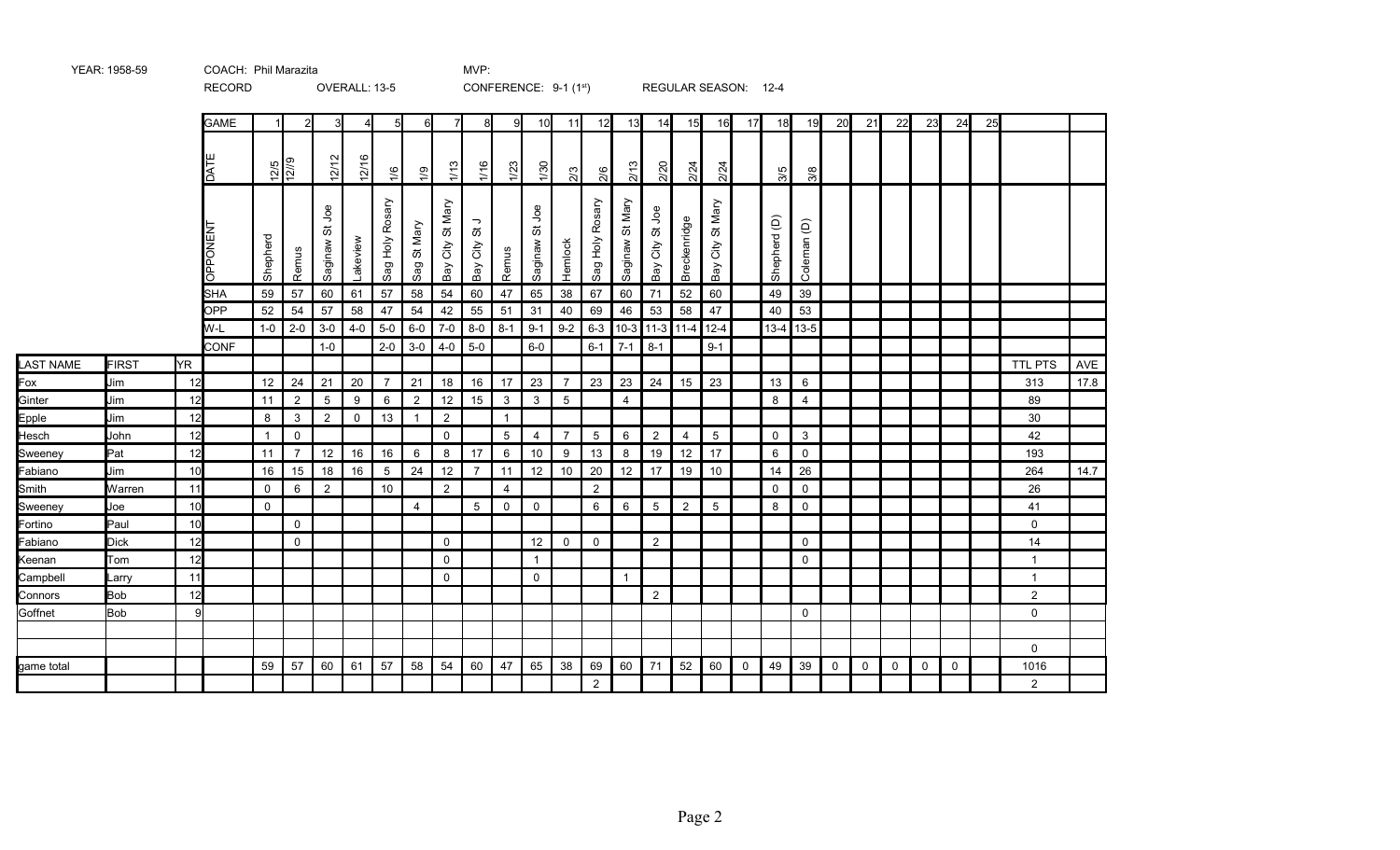|                  |              |      | <b>RECORD</b>            |                |                |                                           | OVERALL: 9-11  |                 |                 |                  | CONFERENCE:                        |                |                     |                |                           |                                          |                      |                     |                | REGULAR SEASON: 7-10 |             |                |                 |                               |             |             |             |    |                |     |
|------------------|--------------|------|--------------------------|----------------|----------------|-------------------------------------------|----------------|-----------------|-----------------|------------------|------------------------------------|----------------|---------------------|----------------|---------------------------|------------------------------------------|----------------------|---------------------|----------------|----------------------|-------------|----------------|-----------------|-------------------------------|-------------|-------------|-------------|----|----------------|-----|
|                  |              |      | <b>GAME</b>              |                |                |                                           |                | 5 <sup>1</sup>  | 6               | $\overline{7}$   | 8                                  | -91            | 10                  | 11             | 12                        | 13                                       | 14                   | 15                  | 16             | 17                   | 18          | 19             | 20              | 21                            | 22          | 23          | 24          | 25 |                |     |
|                  |              |      | DATE                     | 12/6           | 12/10          | 12/13                                     | 12/1           | $\overline{11}$ | 1/10            | 1/13             | $\frac{1}{11}$                     | 1/28           | 1/31                | $\frac{2}{4}$  | 2/7                       | 2/11                                     | 2/14                 | 2/21                | 2/25           | 2/28                 |             | 3/6            | 3/9             | 3/11                          |             |             |             |    |                |     |
|                  |              |      | <b>CPPONENT</b>          | Shepherd       | Remus          | <b>Joe</b><br>$\breve{\sigma}$<br>Saginaw | Lakeview       | Sag Holy Rosary | Saginaw St Mary | Bay City St Mary | Paul<br>$\breve{\sigma}$<br>Owosso | Remus          | gol<br>5<br>Saginaw | Hemlock        | Rosary<br><b>У</b><br>Sag | $\overline{\texttt{P}}$<br>あ<br>Portland | Mary<br>ö<br>Saginaw | Paul<br>ö<br>Owosso | Breckenridge   | City St Mary<br>keg  |             | Calre (D)      | Coleman (D)     | $^\copyright$<br>City<br>Reed |             |             |             |    |                |     |
|                  |              |      | <b>SHA</b><br><b>OPP</b> | 48             | 45             | 52<br>53                                  | $38\,$<br>51   | 37<br>32        | 49<br>60        | 35<br>45         | 69<br>67                           | 42<br>44       | 63                  | 50<br>34       | 68                        | 41                                       | 50<br>51             | 52                  | 59             | 36                   |             | 54             | 55<br>39        | 42<br>60                      |             |             |             |    |                |     |
|                  |              |      | W-L                      | 42<br>$1-0$    | 66<br>$1 - 1$  | $1-2$                                     | $1 - 3$        | $2-3$           | $2 - 4$         | $2 - 5$          | $3-5$                              | $3-6$          | 43<br>$4 - 6$       | $5-6$          | 49<br>$6-6$               | 60<br>$6 - 7$                            | $6-8$                | 57<br>$6-9$         | 47             | 40<br>$7-9$ 7-10     |             | 45             | 8-10 9-10 9-11  |                               |             |             |             |    |                |     |
|                  |              |      | <b>CONF</b>              |                |                |                                           |                |                 |                 |                  |                                    |                |                     |                |                           |                                          |                      |                     |                |                      |             |                |                 |                               |             |             |             |    |                |     |
| <b>LAST NAME</b> | <b>FIRST</b> | lYR. |                          |                |                |                                           |                |                 |                 |                  |                                    |                |                     |                |                           |                                          |                      |                     |                |                      |             |                |                 |                               |             |             |             |    | <b>TTL PTS</b> | AVE |
| Fox              | Jim          | 11   |                          | 17             | $\overline{2}$ | 15                                        | 2              | 8               | 6               | $\mathbf{3}$     | 15                                 | 8              | 8                   | 19             | 13                        | 9                                        | 20                   | 19                  | 25             | $\overline{7}$       |             | 25             | 21              | 9                             |             |             |             |    | 251            |     |
| Fleming          | Jack         | 12   |                          | $\overline{2}$ | 12             | 6                                         | $\overline{7}$ | 10              | 3               | 6                |                                    | $\overline{2}$ |                     | $\overline{2}$ | 11                        | $\overline{4}$                           | $\overline{2}$       |                     | 8              | $\overline{2}$       |             |                |                 | $5\phantom{.0}$               |             |             |             |    | 83             |     |
| <b>McGuirk</b>   | Ted          | 12   |                          | $\overline{2}$ | 6              | 11                                        | 6              | 8               | 4               | 8                | 26                                 | 10             | 18                  | 9              | 12                        | 17                                       | 14                   | 6                   | 8              | $\overline{7}$       |             | $\overline{2}$ | 15              | 19                            |             |             |             |    | 208            |     |
| Sweeney          | Pat          | 11   |                          | 8              | 9              | $\overline{4}$                            | 9              | 3               | 20              | 10               | 14                                 | 8              | 15                  | $\overline{7}$ | 13                        | 3                                        | $\overline{7}$       | 6                   |                | 14                   |             | 14             | $\overline{4}$  | $5\overline{)}$               |             |             |             |    | 173            |     |
| Murphy           | Tim          | 12   |                          | 10             | 15             | 14                                        | 10             | 6               | 14              | 8                | 5                                  | $\overline{7}$ | 8                   | $\overline{7}$ | 16                        | 8                                        | 4                    | 9                   | 6              | $\overline{4}$       |             | 8              | 8               | $\overline{2}$                |             |             |             |    | 169            |     |
| Epple            | Jim          | 11   |                          | 3              |                | $\overline{2}$                            | $\overline{4}$ | $\overline{2}$  |                 |                  |                                    |                | 13                  | 6              | $\overline{2}$            |                                          |                      | $\overline{2}$      | 4              |                      |             | 5              | $\overline{2}$  |                               |             |             |             |    | 46             |     |
| Fabiano          | <b>Dick</b>  | 11   |                          |                |                |                                           |                |                 | 2               |                  |                                    |                |                     |                |                           |                                          |                      |                     | 2              |                      |             |                |                 |                               |             |             |             |    | $\overline{4}$ |     |
| Ginter           | Jim          | 11   |                          |                |                |                                           |                |                 |                 |                  | 9                                  | $\overline{7}$ |                     |                |                           |                                          | 3                    | 10                  | 4              | $\overline{2}$       |             |                | $5\phantom{.0}$ |                               |             |             |             |    | 40             |     |
| Donahue          | Pat          | 11   |                          |                |                |                                           |                |                 |                 |                  |                                    |                |                     |                |                           |                                          |                      |                     |                |                      |             |                |                 |                               |             |             |             |    | -1             |     |
| Fabiano          | Jim          | 9    |                          |                |                |                                           |                |                 |                 |                  |                                    |                |                     |                |                           |                                          |                      |                     |                |                      |             |                |                 | $\overline{2}$                |             |             |             |    | $\overline{2}$ |     |
| Foreman          | Larry        | 12   |                          |                |                |                                           |                |                 |                 |                  |                                    |                |                     |                |                           |                                          |                      |                     | $\overline{2}$ |                      |             |                |                 |                               |             |             |             |    | $\overline{2}$ |     |
|                  |              |      |                          |                |                |                                           |                |                 |                 |                  |                                    |                |                     |                |                           |                                          |                      |                     |                |                      |             |                |                 |                               |             |             |             |    | $\mathbf 0$    |     |
|                  |              |      |                          |                |                |                                           |                |                 |                 |                  |                                    |                |                     |                |                           |                                          |                      |                     |                |                      |             |                |                 |                               |             |             |             |    | $\mathbf 0$    |     |
|                  |              |      |                          |                |                |                                           |                |                 |                 |                  |                                    |                |                     |                |                           |                                          |                      |                     |                |                      |             |                |                 |                               |             |             |             |    | 0              |     |
|                  |              |      |                          |                |                |                                           |                |                 |                 |                  |                                    |                |                     |                |                           |                                          |                      |                     |                |                      |             |                |                 |                               |             |             |             |    | $\mathbf 0$    |     |
| game total       |              |      |                          | 42             | 45             | 52                                        | 38             | 37              | 49              | 35               | 69                                 | 42             | 63                  | 50             | 68                        | 41                                       | 50                   | 52                  | 59             | 36                   | $\mathbf 0$ | 54             | 55              | 42                            | $\mathbf 0$ | $\mathbf 0$ | $\mathbf 0$ |    | 979            |     |
|                  |              |      |                          | -6             |                |                                           |                |                 |                 |                  |                                    |                |                     |                |                           |                                          | OT                   |                     |                |                      |             |                |                 |                               |             |             |             |    | -6             |     |
|                  |              |      |                          |                |                |                                           |                |                 |                 |                  |                                    |                |                     |                |                           |                                          |                      |                     |                |                      |             |                |                 |                               |             |             |             |    | $\mathbf 0$    |     |

MVP: Ted McGuirk

fox, murphy sweeney all conf second team

YEAR: 1957-58 COACH: Phil Marazita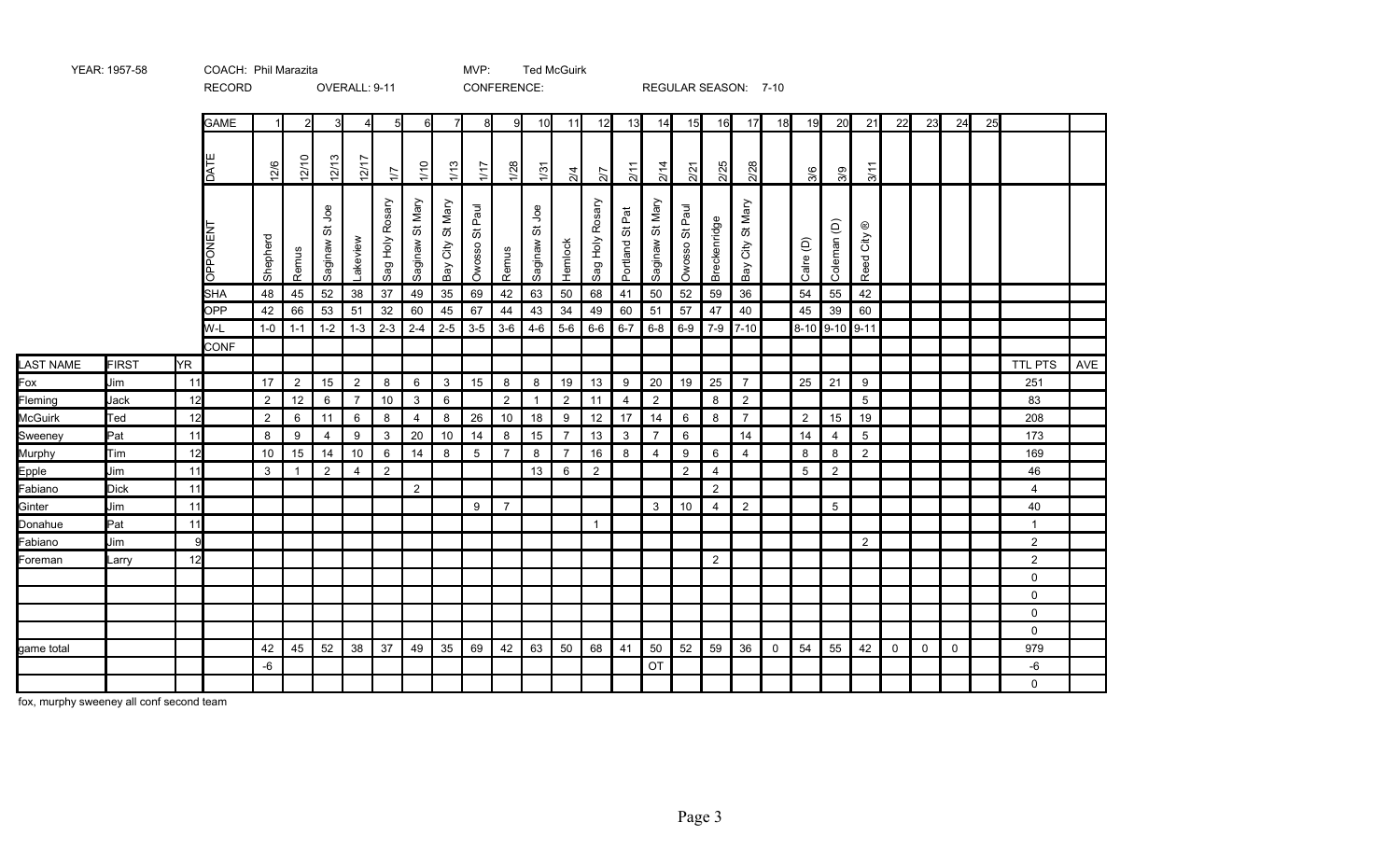|                  |              |     | <b>RECORD</b> |                |                     |                 | OVERALL: 13-6  |                                                      |                    |                  |                        | CONFERENCE:     |                        |                           |                         |                                             |                                             |                        |                                   | REGULAR SEASON: 12-5 |             |                |                |             |          |          |             |    |                |            |
|------------------|--------------|-----|---------------|----------------|---------------------|-----------------|----------------|------------------------------------------------------|--------------------|------------------|------------------------|-----------------|------------------------|---------------------------|-------------------------|---------------------------------------------|---------------------------------------------|------------------------|-----------------------------------|----------------------|-------------|----------------|----------------|-------------|----------|----------|-------------|----|----------------|------------|
|                  |              |     | <b>GAME</b>   |                | 21                  |                 | 4              | 5 <sub>l</sub>                                       | 6                  | $\overline{7}$   | 8                      | 9               | 10                     | 11                        | 12                      | 13                                          | 14                                          | 15                     | 16                                | 17                   | 18          | 19             | 20             | 21          | 22       | 23       | 24          | 25 |                |            |
|                  |              |     | DATI          | 12/11          | $\infty$<br>12/1    | 1/4             | $\frac{8}{2}$  | 1/11                                                 | 1/15               | 1/18             | 1/22                   | 1/25            | 1/30                   | 2/5                       | 2/8                     | 2/12                                        | 2/15                                        | 2/19                   | 2/21                              |                      |             |                |                |             |          |          |             |    |                |            |
|                  |              |     | PONENT<br>∩   | Saginaw St Joe | City St Stan<br>Bay | Saginaw St Mary | Saginaw St Joe | Jam<br>$ \vec{v} $<br> ਨੂੰ<br> ਹ<br>$\overline{Bay}$ | City St Joe<br>Bay | Maple Gr St Mike | City Visitation<br>Bay | Saginaw St Mary | St Stan<br>City<br>Bay | James<br>ö<br>City<br>Bay | Joe<br>の<br>City<br>Bay | Mary<br>$\breve{\mathrm{o}}$<br>City<br>Bay | Mike<br>55<br>$\rm \tilde{\sigma}$<br>Maple | City Visitation<br>Bay | Andrew<br>55<br>Sag               | Shepherd             |             | Clare (D)      | Remus (D)      |             |          |          |             |    |                |            |
|                  |              |     | <b>SHA</b>    | 42             | 64                  | 41              | 51             | 46                                                   | 51                 | 54               | 66                     | 52              | 52                     | 58                        | 62                      | 73                                          | 94                                          | 72                     | 38                                | 59                   |             | 58             | 33             |             |          |          |             |    |                |            |
|                  |              |     | OPP           | 36             | 63                  | 50              | 47             | 36                                                   | 52                 | 37               | 54                     | 56              | 73                     | 54                        | 55                      | 49                                          | 81                                          | 53                     | 54                                | 56                   |             | 54             | 36             |             |          |          |             |    |                |            |
|                  |              |     | W-L           | $1-0$          | $2 - 0$             | $2 - 1$         | $3 - 1$        | $4 - 1$                                              |                    | $4-2$ 5-2        | $6 - 2$                | $6 - 3$         | $6 - 4$                | $7-4$                     | $8 - 4$                 |                                             |                                             |                        | $9-4$   10-4   11-4   11-5   12-5 |                      |             |                | $13-5$ 13-6    |             |          |          |             |    |                |            |
|                  |              | YR. | <b>CONF</b>   |                |                     |                 |                |                                                      |                    |                  |                        |                 |                        |                           |                         |                                             |                                             |                        |                                   |                      |             |                |                |             |          |          |             |    |                |            |
| LAST NAME        | <b>FIRST</b> | 12  |               |                | 22                  | 15              | 27             |                                                      | 24                 | 22               | 22                     |                 |                        | 27                        |                         | 31                                          | 32                                          | 20                     |                                   | 28                   |             | 14             | 6              |             |          |          |             |    | TTL PTS<br>356 | <b>AVE</b> |
| Carey            | Gene<br>Dean | 12  |               | 11<br>12       | 14                  | 14              | 11             | 15<br>6                                              | 17                 | 12               | 24                     | 16              | 25                     | 13                        | 29<br>13                | $\overline{7}$                              | 16                                          | 17                     | 11<br>12                          | 12                   |             | 10             | 11             |             |          |          |             |    | 262            |            |
| Carey<br>McGuirk | Ted          | 11  |               | 10             | 11                  | $\overline{7}$  | 9              | 6                                                    | $\overline{5}$     |                  | $\overline{2}$         | 6               | 12                     | $\overline{2}$            | 9                       | 9                                           | 11                                          | 13                     | 8                                 | $\overline{4}$       |             | 14             | $\overline{2}$ |             |          |          |             |    | 140            |            |
| Gaudard          | Pat          | 12  |               | $\overline{2}$ | 8                   | $\mathbf{3}$    |                | $\mathbf{1}$                                         | 3                  | 8                | $\overline{5}$         | 8               | $\overline{2}$         | $\overline{2}$            |                         | 5                                           | 14                                          | $\overline{7}$         | $\overline{2}$                    | 6                    |             | $\mathbf{1}$   |                |             |          |          |             |    | 77             |            |
| Murphy           | Tim          | 11  |               | $\overline{7}$ | $\overline{2}$      | 2               |                | 10                                                   |                    | 8                | $\overline{2}$         | 6               | 5                      | 12                        | $\overline{4}$          | $\overline{4}$                              |                                             | $\overline{2}$         | $5\overline{)}$                   | $\overline{7}$       |             | $\overline{7}$ | 6              |             |          |          |             |    | 89             |            |
| Flemming         | Jack         | 11  |               |                | 5                   | 2               | $\overline{4}$ | 8                                                    | 3                  | 2                | 8                      | $\overline{4}$  | $\overline{4}$         |                           | $\overline{7}$          | $\overline{7}$                              | 10                                          | $5^{\circ}$            |                                   | $\overline{2}$       |             | 6              |                |             |          |          |             |    | 77             |            |
| Fox              | Jim          | 10  |               |                | $\overline{2}$      |                 |                |                                                      |                    |                  | $\mathbf{1}$           | 10              |                        | $\overline{2}$            |                         | $\overline{2}$                              | 8                                           | $\overline{2}$         |                                   |                      |             | 6              | $\mathbf{2}$   |             |          |          |             |    | 35             |            |
| McQuaid          | Fred         | 12  |               |                |                     |                 |                |                                                      |                    | 2                | $\overline{2}$         |                 | 2                      |                           |                         | $\overline{4}$                              |                                             | $\overline{4}$         |                                   |                      |             |                | $\overline{2}$ |             |          |          |             |    | 16             |            |
| Schmalback       | <b>Mick</b>  | 12  |               |                |                     |                 |                |                                                      |                    |                  |                        | $\overline{2}$  | $\overline{2}$         |                           |                         | 4                                           |                                             |                        |                                   |                      |             |                | $\overline{2}$ |             |          |          |             |    | 10             |            |
| Debois           | Ken          | 11  |               |                |                     |                 |                |                                                      |                    |                  |                        |                 |                        |                           |                         |                                             |                                             | 2                      |                                   |                      |             |                |                |             |          |          |             |    | $\overline{2}$ |            |
| Sweeney          | Pat          | 10  |               |                |                     |                 |                |                                                      |                    |                  |                        |                 |                        |                           |                         |                                             |                                             |                        |                                   |                      |             |                | $\overline{2}$ |             |          |          |             |    | $\overline{2}$ |            |
|                  |              |     |               |                |                     |                 |                |                                                      |                    |                  |                        |                 |                        |                           |                         |                                             |                                             |                        |                                   |                      |             |                |                |             |          |          |             |    | $\mathsf{O}$   |            |
|                  |              |     |               |                |                     |                 |                |                                                      |                    |                  |                        |                 |                        |                           |                         |                                             |                                             |                        |                                   |                      |             |                |                |             |          |          |             |    | $\Omega$       |            |
|                  |              |     |               |                |                     |                 |                |                                                      |                    |                  |                        |                 |                        |                           |                         |                                             |                                             |                        |                                   |                      |             |                |                |             |          |          |             |    | 0              |            |
|                  |              |     |               |                |                     |                 |                |                                                      |                    |                  |                        |                 |                        |                           |                         |                                             |                                             |                        |                                   |                      |             |                |                |             |          |          |             |    | $\Omega$       |            |
| game total       |              |     |               | 42             | 64                  | 43              | 51             | 46                                                   | 52                 | 54               | 66                     | 52              | 52                     | 58                        | 62                      | 73                                          | 91                                          | 72                     | 38                                | 59                   | $\mathbf 0$ | 58             | 33             | $\mathbf 0$ | $\Omega$ | $\Omega$ | $\mathbf 0$ |    | 1066           |            |
|                  |              |     |               |                | <b>OT</b>           | 2               |                |                                                      | $\overline{1}$     |                  |                        |                 |                        |                           |                         |                                             | $-3$                                        |                        |                                   |                      |             |                |                |             |          |          |             |    | $\mathbf 0$    |            |
|                  |              |     |               |                |                     |                 |                |                                                      |                    |                  |                        |                 |                        |                           |                         |                                             |                                             |                        |                                   |                      |             |                |                |             |          |          |             |    | 0              |            |

Dean and Gene Carey all conference first team

YEAR: 1956-57 COACH: MVP: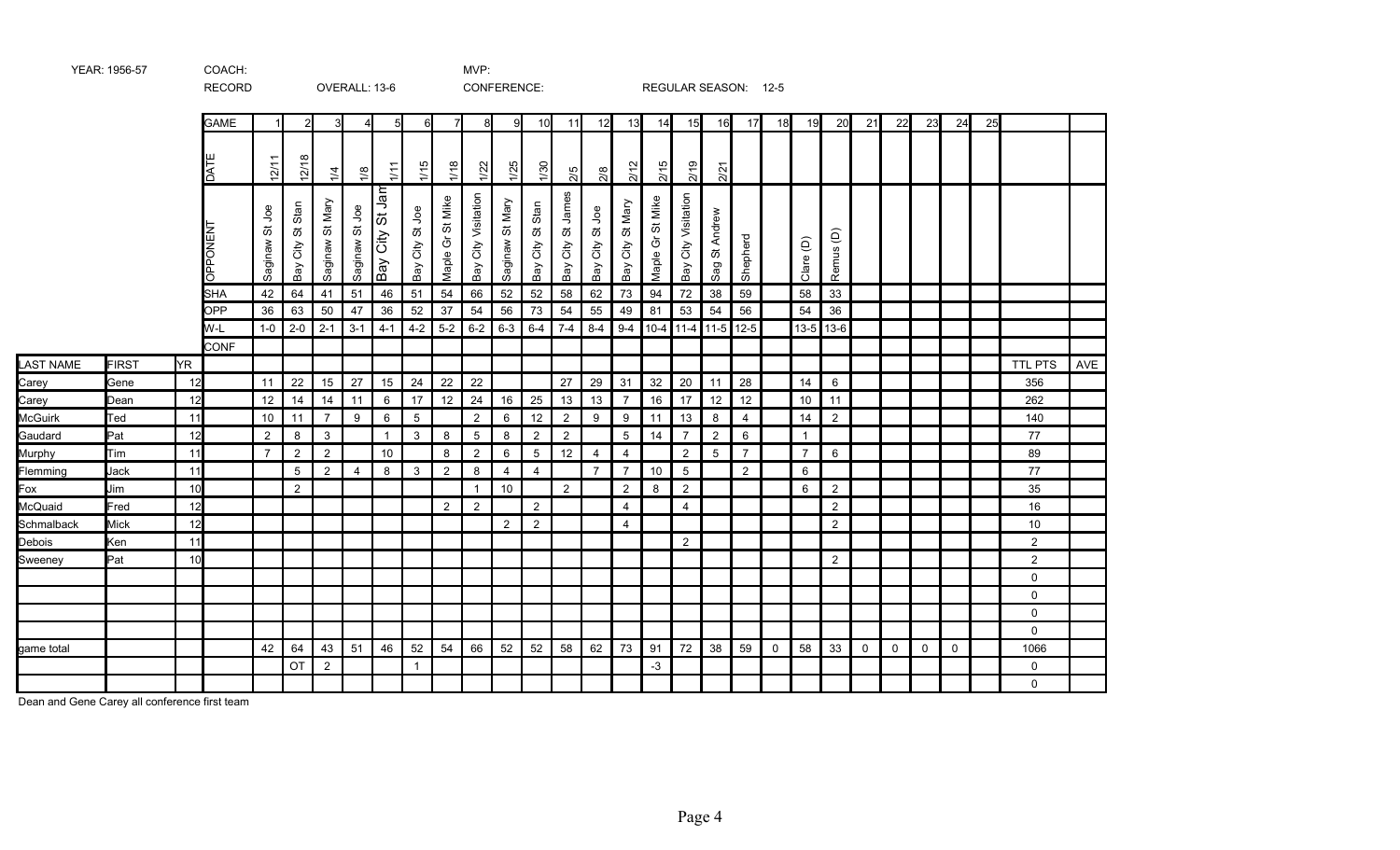|            |              |              | <b>RECORD</b>     |                         |                     |                 | OVERALL: 16-3    |                      |                     |                         |                  |                                                      |                           | CONFERENCE: VPL-C (T1)  |                                         |                        |                | REGULAR SEASON: 14-2 |                     |              |                |                |             |                |             |             |             |    |                |      |
|------------|--------------|--------------|-------------------|-------------------------|---------------------|-----------------|------------------|----------------------|---------------------|-------------------------|------------------|------------------------------------------------------|---------------------------|-------------------------|-----------------------------------------|------------------------|----------------|----------------------|---------------------|--------------|----------------|----------------|-------------|----------------|-------------|-------------|-------------|----|----------------|------|
|            |              |              | <b>GAME</b>       | $\mathbf{1}$            | $2\mathsf{I}$       | 3               | 4                | $5\overline{5}$      | $6 \blacksquare$    |                         | 8                | 9                                                    | 10                        | 11                      | 12                                      | 13                     | 14             | 15                   | 16                  | 17           | 18             | 19             | 20          | 21             | 22          | 23          | 24          | 25 |                |      |
|            |              |              | DATI              | 12/14                   | 12/20               | 1/3             | 1/6              | 1/10                 | 1/13                | 1/17                    | 1/20             | 1/24                                                 | $\frac{5}{2}$             | $\overline{27}$         | 2/14                                    | 2/17                   | 2/20           | 2/25                 | 2/28                |              | 5/7            | 3/8            |             | 3/10           |             |             |             |    |                |      |
|            |              |              | OPPONEN           | St Andrew<br><b>Sag</b> | City St Mary<br>Bay | Saginaw St Mary | Maple Gr St Mike | City St James<br>Bay | Sacred Heart<br>Sag | goL<br>ö<br>City<br>Bay | Visitation<br>BC | Mary<br>$\overleftrightarrow{\mathrm{o}}$<br>Saginaw | James<br>ö<br>City<br>Bay | goL<br>ö<br>City<br>Bay | Stan<br>$\breve{\sigma}$<br>City<br>Bay | City Visitation<br>Bay | Harbor Beach   | Maple Gr St Mike     | Sacred Heart<br>Sag |              | Farwell (D)    | Coleman (D)    |             | Remus (D)      |             |             |             |    |                |      |
|            |              |              | <b>SHA</b>        | 51                      | 60                  | 50              | 56               | 67                   | 52                  | 65                      | 45               | 40                                                   | 74                        | 51                      | 40                                      | 61                     | 59             | 65                   | 58                  |              | 58             | 62             |             | 35             |             |             |             |    |                |      |
|            |              |              | <b>OPP</b><br>W-L | 34<br>$1-0$             | 32<br>$2 - 0$       | 41<br>$3-0$     | 30<br>$4-0$      | 44<br>$5-0$          | 41<br>$6-0$         | 47<br>$7-0$             | 23<br>$8-0$      | 53<br>$8 - 1$                                        | 44<br>$9 - 1$             | 49                      | 45<br>10-1 10-2 11-2                    | 60                     | 54<br>$12 - 2$ | 48<br>$13-2$         | 47<br>$14-2$        |              | 30<br>$15-2$   | 45<br>$16-2$   |             | 51<br>$16-3$   |             |             |             |    |                |      |
|            |              |              | <b>CONF</b>       |                         |                     |                 |                  |                      |                     |                         |                  |                                                      |                           |                         |                                         |                        |                |                      |                     |              |                |                |             |                |             |             |             |    |                |      |
| LAST NAME  | <b>FIRST</b> | YR.          |                   |                         |                     |                 |                  |                      |                     |                         |                  |                                                      |                           |                         |                                         |                        |                |                      |                     |              |                |                |             |                |             |             |             |    | <b>TTL PTS</b> | AVE  |
| Graham     | Jim          | 12           |                   | 12                      | 12                  | 6               | 15               | $\overline{4}$       | 8                   | 19                      | 12               | 8                                                    | 11                        | $\overline{7}$          | 5                                       | 11                     | 10             | 6                    | 14                  |              | 10             |                |             |                |             |             |             |    | 170            | 10   |
| Carey      | Gene         | 11           |                   | 13                      | 25                  | 13              | 15               | 21                   |                     |                         |                  | 16                                                   | 9                         | 8                       | 10                                      | 18                     | 12             | 22                   | 10                  |              | 20             | 22             |             | 8              |             |             |             |    | 242            | 15.1 |
| Sowle      | Jack         | 12           |                   | 14                      | $\overline{4}$      | 25              | 8                | 26                   | 23                  | 20                      | 10               | 10                                                   | 18                        | 21                      | 10                                      | 20                     | 24             | 10                   | 14                  |              | $\mathbf{3}$   | 25             |             | 9              |             |             |             |    | 294            | 15.5 |
| Grisdale   | Jerry        | 12           |                   | 6                       | $\overline{2}$      | $\overline{4}$  | 6                | 2                    |                     |                         | 6                | 2                                                    | 14                        | $\overline{7}$          |                                         | $\overline{4}$         | $\overline{2}$ | 6                    | 11                  |              | $\overline{4}$ | $\overline{4}$ |             |                |             |             |             |    | 80             |      |
| Carey      | Dean         | 11           |                   | 6                       | 11                  | $\overline{4}$  | 8                |                      | 11                  | 17                      | 11               | $\overline{4}$                                       | 10                        | 8                       | 14                                      | 6                      | 11             | 11                   | 8                   |              | 15             | 4              |             | 12             |             |             |             |    | 171            | 9.5  |
| Cashen     | George       | 10           |                   |                         | $\overline{c}$      |                 |                  |                      | $\overline{2}$      |                         | $\overline{c}$   |                                                      | $\overline{2}$            |                         |                                         |                        |                |                      |                     |              |                |                |             |                |             |             |             |    | 8              |      |
| McGuirk    | Ted          | 10           |                   |                         | $\mathbf{1}$        | $\overline{2}$  | $\overline{2}$   | 6                    | 8                   | 3                       | 2                |                                                      | $\overline{4}$            |                         | $\overline{1}$                          | $\overline{2}$         |                | 6                    |                     |              |                | 5              |             | $\overline{2}$ |             |             |             |    | 45             |      |
| Gaudard    | Pat          | 11           |                   |                         | $\mathbf{1}$        |                 | $\overline{2}$   | $\mathbf{3}$         |                     | $\overline{2}$          |                  |                                                      |                           |                         |                                         |                        |                |                      |                     |              |                |                |             | $\overline{2}$ |             |             |             |    | 10             |      |
| Murphy     | Tim          | 10           |                   |                         | $\overline{2}$      |                 |                  |                      |                     |                         |                  |                                                      |                           |                         |                                         |                        |                |                      |                     |              |                |                |             |                |             |             |             |    | $\overline{a}$ |      |
| Donohue    | Denny        | 12           |                   |                         |                     |                 |                  | 5                    |                     | 2                       | $\overline{2}$   |                                                      | $\overline{4}$            |                         |                                         |                        |                | $\mathbf 0$          |                     |              |                | 2              |             |                |             |             |             |    | 15             |      |
| Grabysiak  | John         | 12           |                   |                         |                     |                 |                  |                      |                     | 2                       |                  |                                                      |                           |                         |                                         |                        |                | 2                    |                     |              |                |                |             |                |             |             |             |    | $\overline{4}$ |      |
| Schmalbach | Mick         | 11           |                   |                         |                     |                 |                  |                      |                     |                         |                  |                                                      | $\overline{2}$            |                         |                                         |                        |                |                      |                     |              | $\overline{2}$ |                |             |                |             |             |             |    | 4              |      |
| Fleming    | Jack         | 10           |                   |                         |                     |                 |                  |                      |                     |                         |                  |                                                      |                           |                         |                                         |                        |                | $\boldsymbol{2}$     |                     |              |                |                |             | $\overline{2}$ |             |             |             |    | 4              |      |
| Fabiano    | <b>Dick</b>  | $\mathbf{Q}$ |                   |                         |                     |                 |                  |                      |                     |                         |                  |                                                      |                           |                         |                                         |                        |                |                      |                     |              | $\overline{4}$ |                |             |                |             |             |             |    | $\overline{4}$ |      |
|            |              |              |                   |                         |                     |                 |                  |                      |                     |                         |                  |                                                      |                           |                         |                                         |                        |                |                      |                     |              |                |                |             |                |             |             |             |    | 0              |      |
|            |              |              |                   |                         |                     |                 |                  |                      |                     |                         |                  |                                                      |                           |                         |                                         |                        |                |                      |                     |              |                |                |             |                |             |             |             |    | 0              |      |
| game total |              |              |                   | 51                      | 60                  | 54              | 56               | 67                   | 52                  | 65                      | 45               | 40                                                   | 74                        | 51                      | 40                                      | 61                     | 59             | 65                   | 58                  | $\mathsf{O}$ | 58             | 62             | $\mathbf 0$ | 35             | $\mathbf 0$ | $\mathbf 0$ | $\mathbf 0$ |    | 1053           |      |
|            |              |              |                   |                         |                     |                 |                  |                      |                     |                         |                  |                                                      |                           |                         |                                         |                        |                |                      |                     |              |                |                |             |                |             |             |             |    | 0              |      |

YEAR: 1955-56 COACH: Jim Schultz COACH: 1955-56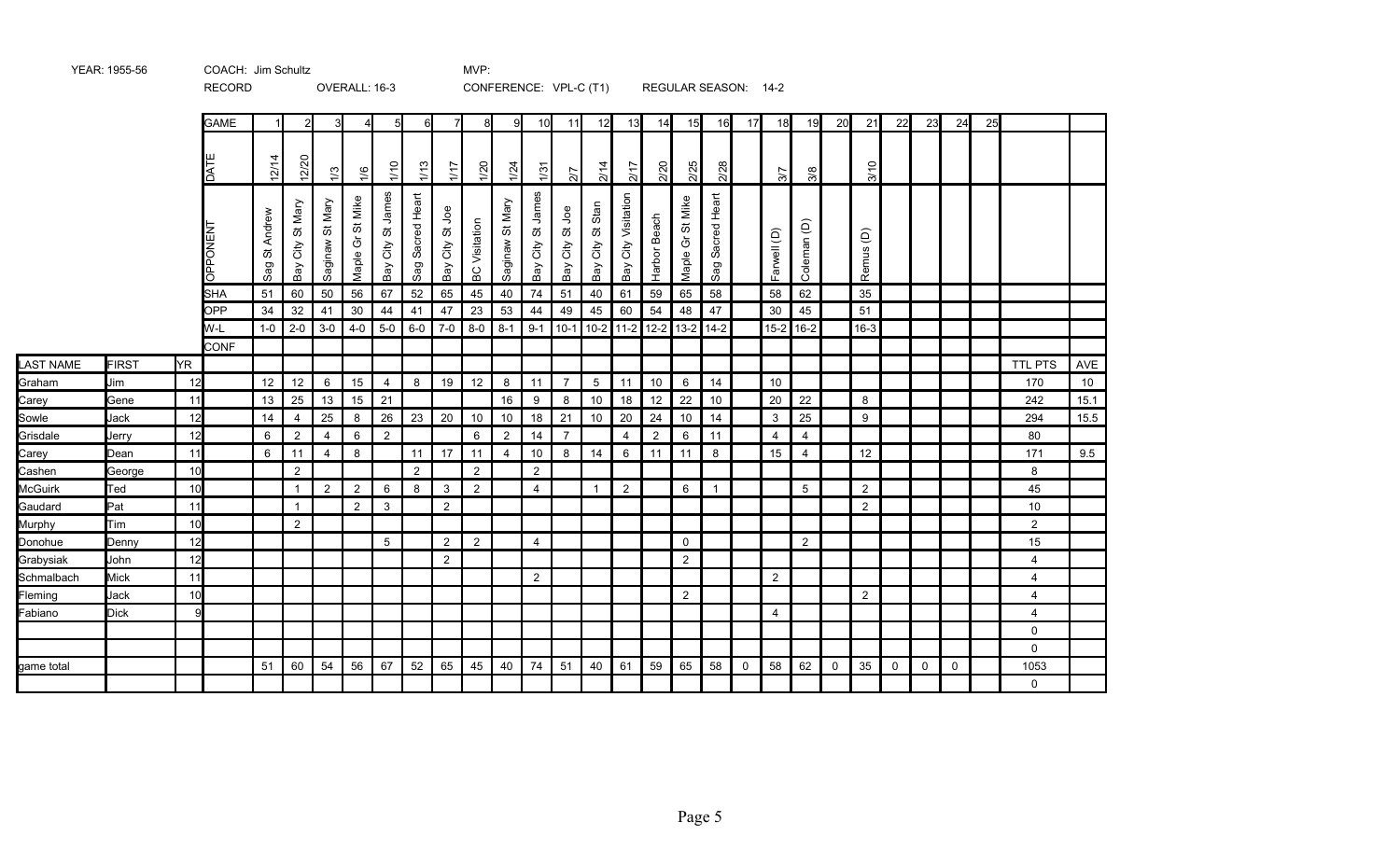|              |              |    | RECORD 17-6 |                          |                |                | OVERALL: 17-6 |                 |                    |                 |                    | CONFERENCE:         |                |                        | $10-0$                                  |                                                         |                                                                    |                       |                          | REGULAR SEASON: 12-5   |             |                |                |                                  |                       |                               |                |    |                |                 |
|--------------|--------------|----|-------------|--------------------------|----------------|----------------|---------------|-----------------|--------------------|-----------------|--------------------|---------------------|----------------|------------------------|-----------------------------------------|---------------------------------------------------------|--------------------------------------------------------------------|-----------------------|--------------------------|------------------------|-------------|----------------|----------------|----------------------------------|-----------------------|-------------------------------|----------------|----|----------------|-----------------|
|              |              |    | <b>GAME</b> |                          |                |                |               | 51              | 6                  | 7               | 8                  | 9                   | 10             | 11                     | 12                                      | 13                                                      | 14                                                                 | 15                    | 16                       | 17                     | 18          | 19             | 20             | 21                               | 22                    | 23                            | 24             | 25 |                |                 |
|              |              |    | DATI        | 12/17/54                 | 12/27/54       | 12/28/54       | 12/30/54      | 1/4/55          | 17/55              | 65<br>1/11/     | 1/14/55            | 1/21/55             | 1/26/55        | 1/28/55                | 2/1/55                                  | 2/4/55                                                  | 2/11/55                                                            | 2/18/55               | 2/22/55                  | 2/25/55                |             | 3/2/55         | 3/6/55         | 3/11/55                          | 55<br>3/11/           | /55<br>3/17/                  | 55<br>3/19/    |    |                |                 |
|              |              |    | OPPONEN     | Mary<br>ö<br>City<br>Bay | Sand Lake      | Potterville    | lonia         | Saginaw St Mary | Pinconning St Mike | W Branch St Joe | Essexville St John | Bay City Visitation | St Mary<br>Sag | St Mary<br>City<br>Bay | Stan<br>$\breve{\sigma}$<br>City<br>Bay | Mike<br>$\overleftrightarrow{\mathrm{o}}$<br>Pinconning | go<br>$\overleftrightarrow{\mathrm{o}}$<br><b>Branch</b><br>$\geq$ | St John<br>Essexville | Stan<br>ö<br>City<br>Bay | City Visitation<br>Bay |             | Beal City (D)  | Weidman (D)    | $^\copyright$<br>Sag Holy Rosary | Fairview <sup>®</sup> | ぁ<br>Maple Grove :<br>Mike(Q) | Ashley (SF)    |    |                |                 |
|              |              |    | <b>SHA</b>  | 64                       | 42             | 65             | 60            | 50              | 68                 | 71              | 72                 | 61                  | 37             | 81                     | 71                                      | 56                                                      | 73                                                                 | 87                    | 57                       | 66                     |             | 50             | 58             | 65                               | 47                    | 64                            | 37             |    |                |                 |
|              |              |    | <b>OPP</b>  | 49                       | 50             | 52             | 51            | 54              | 36                 | 57              | 20                 | 48                  | 57             | 27                     | 76                                      | 34                                                      | 55                                                                 | 17                    | 67                       | 47                     |             | 34             | 49             | 43                               | 45                    | 59                            | 50             |    |                |                 |
|              |              |    | W-L         | $1-0$                    | $1 - 1$        | $2 - 1$        | $3 - 1$       | $3-2$           | $4 - 2$            | $5-2$           | $6-2$              | $7-2$               | $7-3$          | $8 - 3$                | $8 - 4$                                 | $9 - 4$                                                 |                                                                    | 10-4 11-4 11-5 12-5   |                          |                        |             | $13 - 5$       | $14-5$         |                                  |                       | 15-5 16-5 17-5 17-6           |                |    |                |                 |
|              |              |    | <b>CONF</b> | $1-0$                    |                |                |               |                 | $2 - 0$            | $3-0$           | $4 - 0$            | $5-0$               |                | $6-0$                  |                                         | $7-0$                                                   | $8-0$                                                              | $9 - 0$               |                          | $10-0$                 |             |                |                |                                  |                       |                               |                |    |                |                 |
| LAST NAME    | <b>FIRST</b> | YR |             |                          |                |                |               |                 |                    |                 |                    |                     |                |                        |                                         |                                                         |                                                                    |                       |                          |                        |             |                |                |                                  |                       |                               |                |    | <b>TTL PTS</b> | AVE             |
| Cashen       | Tom          | 11 |             | $\overline{2}$           | $\overline{2}$ | $\mathbf 0$    |               |                 | $\overline{2}$     | $\mathbf{3}$    |                    | 3                   | $\overline{2}$ | $\overline{7}$         |                                         | $\overline{1}$                                          |                                                                    |                       |                          |                        |             |                |                |                                  |                       |                               |                |    | 22             |                 |
| Carey        | Gene         | 10 |             | 6                        | $\overline{2}$ | 15             | 15            | 11              | $\overline{5}$     | 20              | 12                 | 16                  | 8              | 12                     | 12                                      | 9                                                       | 11                                                                 | 9                     | 10                       | 15                     |             | 11             | 11             | 6                                | 6                     | 15                            | $\overline{2}$ |    | 239            | 10.4            |
| Sowle        | Jack         | 11 |             | 8                        | $\overline{4}$ | 10             | 14            | 11              | 13                 | 10              | $\mathbf{3}$       | 12                  | 6              | 5                      | 21                                      | 6                                                       | 23                                                                 | 14                    | 8                        | 6                      |             | 15             | 6              | 18                               | 8                     | $\overline{7}$                | $\mathbf{3}$   |    | 231            | 10 <sup>°</sup> |
| Kane         | <b>Bob</b>   | 12 |             | 25                       | 19             | 29             | 24            | $17\,$          | 18                 | 22              | 44                 | 25                  | 10             | 35                     | 21                                      | 16                                                      | 19                                                                 | 24                    | 16                       | 21                     |             | 17             | 24             | 16                               | 23                    | 17                            | 13             |    | 495            | 21.5            |
| Graham       | Jim          | 11 |             | 17                       | 6              | 8              | 0             | $\overline{1}$  | 9                  | 3               | 6                  | -1                  | $\overline{7}$ | $\overline{7}$         | $\mathbf{1}$                            | $\overline{4}$                                          | 4                                                                  | 4                     | 4                        | $\overline{7}$         |             | $\overline{2}$ | 6              | 18                               | $\overline{2}$        | 4                             | $\overline{2}$ |    | 123            | 5.3             |
| Grisdale     | Jake         | 11 |             | $\overline{2}$           | 8              | $\overline{2}$ | 4             |                 | 3                  | $\overline{2}$  |                    | 3                   |                | $\overline{2}$         |                                         |                                                         |                                                                    | 6                     | $\mathbf{1}$             |                        |             | $\overline{4}$ | $\overline{2}$ |                                  | $\overline{4}$        | 2                             | $\overline{2}$ |    | 47             |                 |
| Carey        | Dean         | 10 |             | $\mathbf 0$              |                |                |               | 9               |                    | 3               |                    |                     | $\overline{4}$ | 5                      | $\overline{4}$                          |                                                         | 6                                                                  | $\overline{4}$        | $\overline{7}$           | 2                      |             |                |                |                                  |                       |                               |                |    | 44             |                 |
| Percha       | <b>Bud</b>   | 11 |             | $\overline{2}$           |                |                |               |                 |                    |                 |                    |                     |                |                        |                                         | $\overline{4}$                                          |                                                                    |                       |                          |                        |             |                |                |                                  |                       |                               |                |    | 6              |                 |
| Hesch        | <b>Russ</b>  | 12 |             | $\overline{2}$           | -1             | $\mathbf{1}$   | 3             | $\overline{1}$  | $\overline{4}$     |                 | 2                  |                     |                |                        |                                         | 3                                                       | $\overline{2}$                                                     |                       |                          |                        |             |                |                |                                  | $\Omega$              |                               | $\mathbf 0$    |    | 19             |                 |
| Donohue      | Denny        | 11 |             |                          |                |                |               |                 | 4                  | $\overline{2}$  | $\overline{1}$     | $\overline{1}$      |                | 3                      |                                         |                                                         |                                                                    |                       |                          |                        |             |                |                |                                  |                       |                               |                |    | 11             |                 |
| Lapham       | Larry        | 12 |             |                          |                |                |               |                 | 6                  | 6               | $\overline{2}$     |                     |                | $\overline{4}$         |                                         | 3                                                       |                                                                    | $\overline{2}$        |                          |                        |             |                |                |                                  |                       |                               |                |    | 23             |                 |
| Ottney       | John         | 11 |             |                          |                |                |               |                 |                    |                 | $\overline{2}$     |                     |                |                        |                                         |                                                         |                                                                    | $\overline{4}$        |                          |                        |             |                |                |                                  |                       |                               |                |    | 6              |                 |
| Grobysiak    | John         | 11 |             |                          |                |                |               |                 |                    |                 |                    |                     |                | -1                     |                                         |                                                         |                                                                    | $\overline{2}$        |                          |                        |             |                |                |                                  |                       |                               |                |    | 3              |                 |
| McEvoy       | <b>Bob</b>   | 12 |             |                          |                |                |               |                 |                    |                 |                    |                     |                |                        | 12                                      | 9                                                       | 8                                                                  | 12                    | 11                       | 15                     |             | 1              | 9              | $\overline{7}$                   | $\overline{4}$        | 19                            | 15             |    | 122            | 11.1            |
| Breidenstein | Jack         | 11 |             |                          |                |                |               |                 |                    |                 |                    |                     |                |                        |                                         | $\mathbf{1}$                                            |                                                                    | $\overline{2}$        |                          |                        |             |                |                |                                  |                       |                               |                |    | 3              |                 |
| Gaudard      | Pat          | 10 |             |                          |                |                |               |                 |                    |                 |                    |                     |                |                        |                                         |                                                         |                                                                    | 4                     |                          |                        |             |                |                |                                  |                       |                               |                |    | 4              |                 |
|              |              |    |             |                          |                |                |               |                 |                    |                 |                    |                     |                |                        |                                         |                                                         |                                                                    |                       |                          |                        |             |                |                |                                  |                       |                               |                |    | 0              |                 |
| game total   |              |    |             | 64                       | 42             | 65             | 60            | 50              | 64                 | 71              | 72                 | 61                  | 37             | 81                     | 71                                      | 56                                                      | 73                                                                 | 87                    | 57                       | 66                     | $\mathbf 0$ | 50             | 58             | 65                               | 47                    | 64                            | 37             |    | 1398           |                 |
|              |              |    |             |                          |                |                |               |                 |                    |                 |                    |                     |                |                        |                                         |                                                         |                                                                    |                       |                          |                        |             |                |                |                                  |                       |                               |                |    | 0              |                 |

Bob Kane- FP, Det. Times All-State

YEAR: 1954-55 COACH: Jim Schultz COACH: 1954-55

10-0 VPL Champs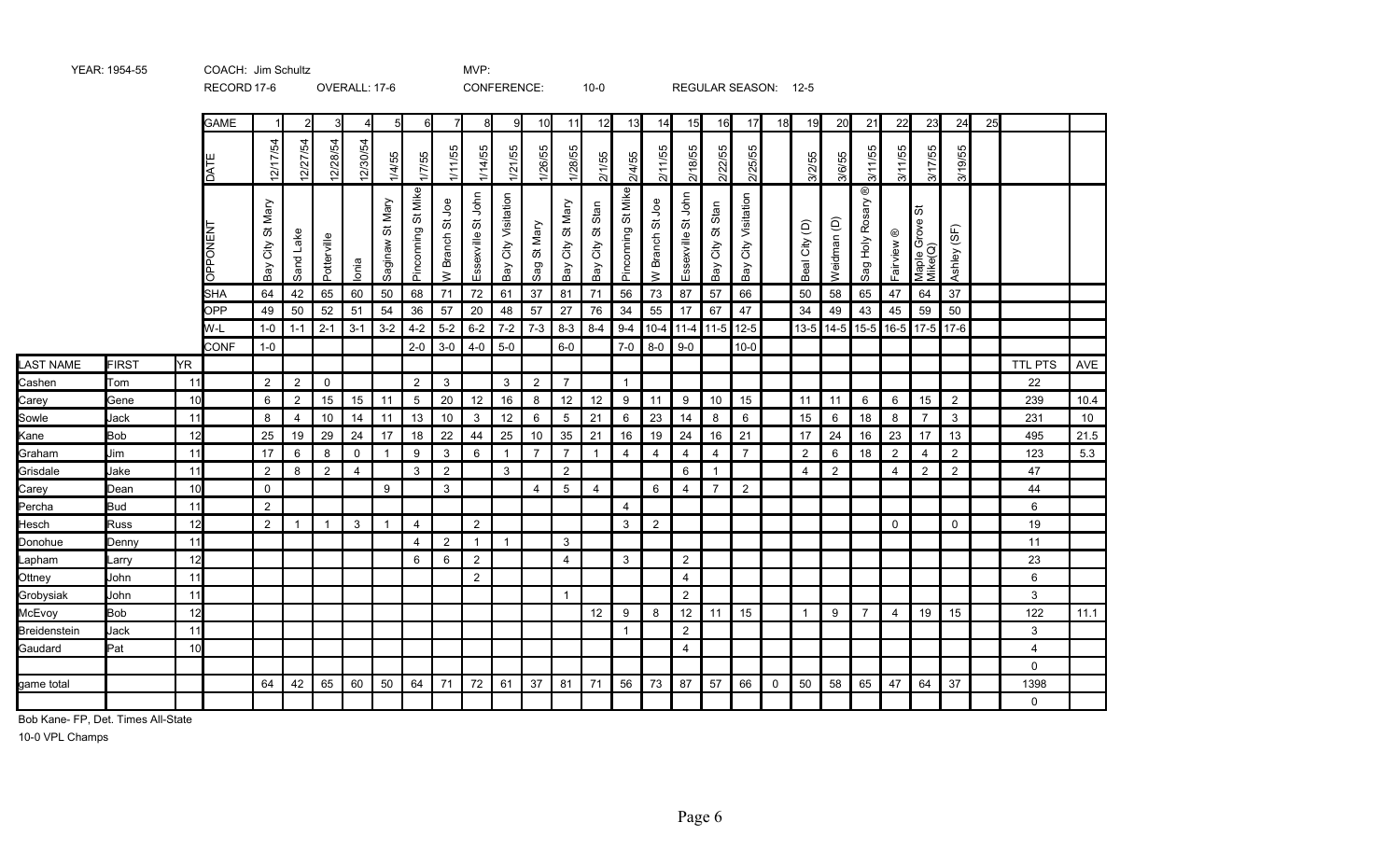|                  |              |     | RECORD 11-5        |                |                        |                 | OVERALL: 11-5      |                  |                    |                        | CONFERENCE: 10-0       |                |                       |                |                                    |                         |                                 |                        |              | REGULAR SEASON: 11-4 |              |             |    |              |             |             |             |    |                |      |
|------------------|--------------|-----|--------------------|----------------|------------------------|-----------------|--------------------|------------------|--------------------|------------------------|------------------------|----------------|-----------------------|----------------|------------------------------------|-------------------------|---------------------------------|------------------------|--------------|----------------------|--------------|-------------|----|--------------|-------------|-------------|-------------|----|----------------|------|
|                  |              |     | <b>GAME</b>        |                |                        |                 | Δ                  | $5 \blacksquare$ | 6                  | 7                      | 8                      | 9              | 10 <sup>l</sup>       | 11             | 12                                 | 13                      | 14                              | 15                     | 16           | 17                   | 18           | 19          | 20 | 21           | <b>22</b>   | 23          | 24          | 25 |                |      |
|                  |              |     | DAT                | 12/15          | 12/1                   | 1/5             | $\frac{8}{10}$     | 1/12             | 1/15               | 1/22                   | 1/29                   | $\frac{3}{2}$  | 2/5                   | 2/9            | 2/12                               | 2/18                    | 2/23                            | 2/26                   |              | $\frac{3}{4}$        |              |             |    |              |             |             |             |    |                |      |
|                  |              |     | <b>LNEMO</b><br>గె | Remus          | St Mary<br>City<br>Bay | St mary<br>Sag  | Pinconning St Mike | W Branch St Joe  | Essexville St John | City Visitation<br>Bay | St Mary<br>City<br>Bay | Remus          | St Mike<br>Pinconning | Mecosta        | go<br>の<br><b>Branch</b><br>$\geq$ | John<br>ぁ<br>Essexville | Mary<br>$\breve{\sigma}$<br>Sag | City Visitation<br>Bay |              | Remus <sub>(D)</sub> |              |             |    |              |             |             |             |    |                |      |
|                  |              |     | <b>SHA</b>         | 32             | 65                     | 38              | 60                 | 49               | 59                 | 65                     | 43                     | 42             | 65                    | 66             | 91                                 | 71                      | 47                              | 77                     |              | 41                   |              |             |    |              |             |             |             |    |                |      |
|                  |              |     | <b>OPP</b>         | 52             | 38                     | 53              | 37                 | 38               | 43                 | 54                     | 37                     | 62             | 29                    | 35             | 37                                 | 39                      | 82                              | 60                     |              | 50                   |              |             |    |              |             |             |             |    |                |      |
|                  |              |     | W-L                | $0 - 1$        | $1 - 1$                | $1 - 2$         | $2 - 2$            | $3 - 2$          | $4 - 2$            | $5-2$                  | 62                     | $6 - 3$        | $7-3$                 | $8 - 3$        | $9 - 3$                            |                         | $10-3$ 10-4 11-4                |                        |              | $11-5$               |              |             |    |              |             |             |             |    |                |      |
|                  |              |     | <b>CONF</b>        |                | $1-0$                  |                 | $2 - 0$            | $3-0$            | $4 - 0$            | $5-0$                  | $6-0$                  |                | $7-0$                 |                | $8-0$                              | $9-0$                   |                                 | $10-0$                 |              |                      |              |             |    |              |             |             |             |    |                |      |
| <b>LAST NAME</b> | <b>FIRST</b> | ŀΥR |                    |                |                        |                 |                    |                  |                    |                        |                        |                |                       |                |                                    |                         |                                 |                        |              |                      |              |             |    |              |             |             |             |    | <b>TTL PTS</b> | AVE  |
| Quinlan          | Bill         | 12  |                    | 3              | 15                     | 11              | 15                 | 13               | $\mathbf{3}$       | $\overline{2}$         | 10                     | 12             | 21                    | $\overline{2}$ | 18                                 | 13                      | 9                               | 11                     |              | $\mathbf 0$          |              |             |    |              |             |             |             |    | 158            | 9.9  |
| Ososki           | Ed           | 12  |                    | $\overline{7}$ | 16                     | 8               | 5                  | 17               | 12                 | 16                     | $\mathbf{3}$           | 9              | $\overline{7}$        | 16             | 17                                 | 15                      | 15                              | 20                     |              | 12                   |              |             |    |              |             |             |             |    | 195            | 12.2 |
| Sowle            | Dave         | 12  |                    | 13             | 14                     | $5\phantom{.0}$ | 4                  | 5                | 11                 | 6                      | 8                      | 9              | 5                     | 10             | 11                                 | 16                      | 10                              | 8                      |              | $5\phantom{.0}$      |              |             |    |              |             |             |             |    | 140            | 8.6  |
| Kane             | <b>Bob</b>   | 11  |                    | 4              | 5                      | 4               | 9                  | $\mathbf{1}$     | 8                  | 25                     | 14                     | 8              | 18                    | 13             | 15                                 | 14                      | $\overline{7}$                  | 21                     |              | 6                    |              |             |    |              |             |             |             |    | 172            | 10.8 |
| Mckenna          | Jim          | 12  |                    | $\mathbf 0$    | 5                      | $\mathbf 0$     |                    | $\mathbf{3}$     |                    | $\overline{4}$         |                        |                | $\overline{4}$        | 10             | 11                                 | $\overline{4}$          | $\overline{2}$                  | $5\overline{)}$        |              | 8                    |              |             |    |              |             |             |             |    | 56             |      |
| McEvoy           | <b>Bob</b>   | 11  |                    | 5              | 4                      | 6               | 6                  | $\overline{4}$   | $\overline{2}$     | $\overline{2}$         | $\overline{2}$         | $\mathbf 0$    | $\overline{4}$        | $\overline{4}$ |                                    |                         | 3                               | $\overline{2}$         |              | 6                    |              |             |    |              |             |             |             |    | 50             |      |
| Grisdale         | Jerry        | 10  |                    |                | $\mathbf{1}$           |                 | $\overline{4}$     |                  |                    |                        |                        |                |                       |                | $\mathbf 0$                        |                         |                                 |                        |              |                      |              |             |    |              |             |             |             |    | 5              |      |
| Ottney           | John         | 10  |                    |                | $\overline{2}$         |                 |                    |                  |                    |                        |                        |                |                       | $\overline{1}$ | $\mathbf 0$                        |                         |                                 | $\overline{2}$         |              |                      |              |             |    |              |             |             |             |    | 5              |      |
| Fabiano          | Joe          | 12  |                    |                | $\mathbf{3}$           |                 | $\overline{1}$     |                  |                    |                        |                        |                | $\overline{4}$        | $\overline{2}$ |                                    |                         |                                 |                        |              |                      |              |             |    |              |             |             |             |    | 10             |      |
| English          | Conrad       | 12  |                    |                |                        | $\overline{4}$  | 9                  | 6                | 21                 | 9                      | 6                      | $\overline{4}$ |                       | $\overline{4}$ | 16                                 | $\overline{2}$          | $\mathbf{1}$                    | $6\phantom{.}6$        |              | $\overline{4}$       |              |             |    |              |             |             |             |    | 92             |      |
| Lapham           | Larry        | 11  |                    |                |                        |                 | 2                  |                  |                    |                        |                        |                |                       |                | $\overline{\mathbf{1}}$            | $\mathbf{1}$            |                                 |                        |              |                      |              |             |    |              |             |             |             |    | $\overline{4}$ |      |
| Hesch            | <b>Russ</b>  | 11  |                    |                |                        |                 | 5                  |                  | $\overline{2}$     | $\overline{1}$         |                        |                |                       |                |                                    |                         |                                 | $\overline{2}$         |              |                      |              |             |    |              |             |             |             |    | 10             |      |
| Cashen           | Tom          | 10  |                    |                |                        |                 |                    |                  |                    |                        |                        |                | $\overline{2}$        |                | $\overline{2}$                     |                         |                                 |                        |              |                      |              |             |    |              |             |             |             |    | $\overline{4}$ |      |
| Sowle            | Jack         | 10  |                    |                |                        |                 |                    |                  |                    |                        |                        |                |                       | $\overline{4}$ |                                    | 6                       |                                 |                        |              |                      |              |             |    |              |             |             |             |    | 10             |      |
|                  |              |     |                    |                |                        |                 |                    |                  |                    |                        |                        |                |                       |                |                                    |                         |                                 |                        |              |                      |              |             |    |              |             |             |             |    | 0              |      |
|                  |              |     |                    |                |                        |                 |                    |                  |                    |                        |                        |                |                       |                |                                    |                         |                                 |                        |              |                      |              |             |    |              |             |             |             |    | $\mathbf 0$    |      |
| game total       |              |     |                    | 32             | 65                     | 38              | 60                 | 49               | 59                 | 65                     | 43                     | 42             | 65                    | 66             | 91                                 | 71                      | 47                              | 77                     | $\mathsf{O}$ | 41                   | $\mathsf{O}$ | $\mathbf 0$ | 0  | $\mathsf{O}$ | $\mathbf 0$ | $\mathbf 0$ | $\mathbf 0$ |    | 911            |      |
|                  |              |     |                    |                |                        |                 |                    |                  |                    |                        |                        |                |                       |                |                                    |                         |                                 |                        |              |                      |              |             |    |              |             |             |             |    | $\mathbf 0$    |      |

YEAR: 1953-54 COACH: Jim Schultz COACH: MVP: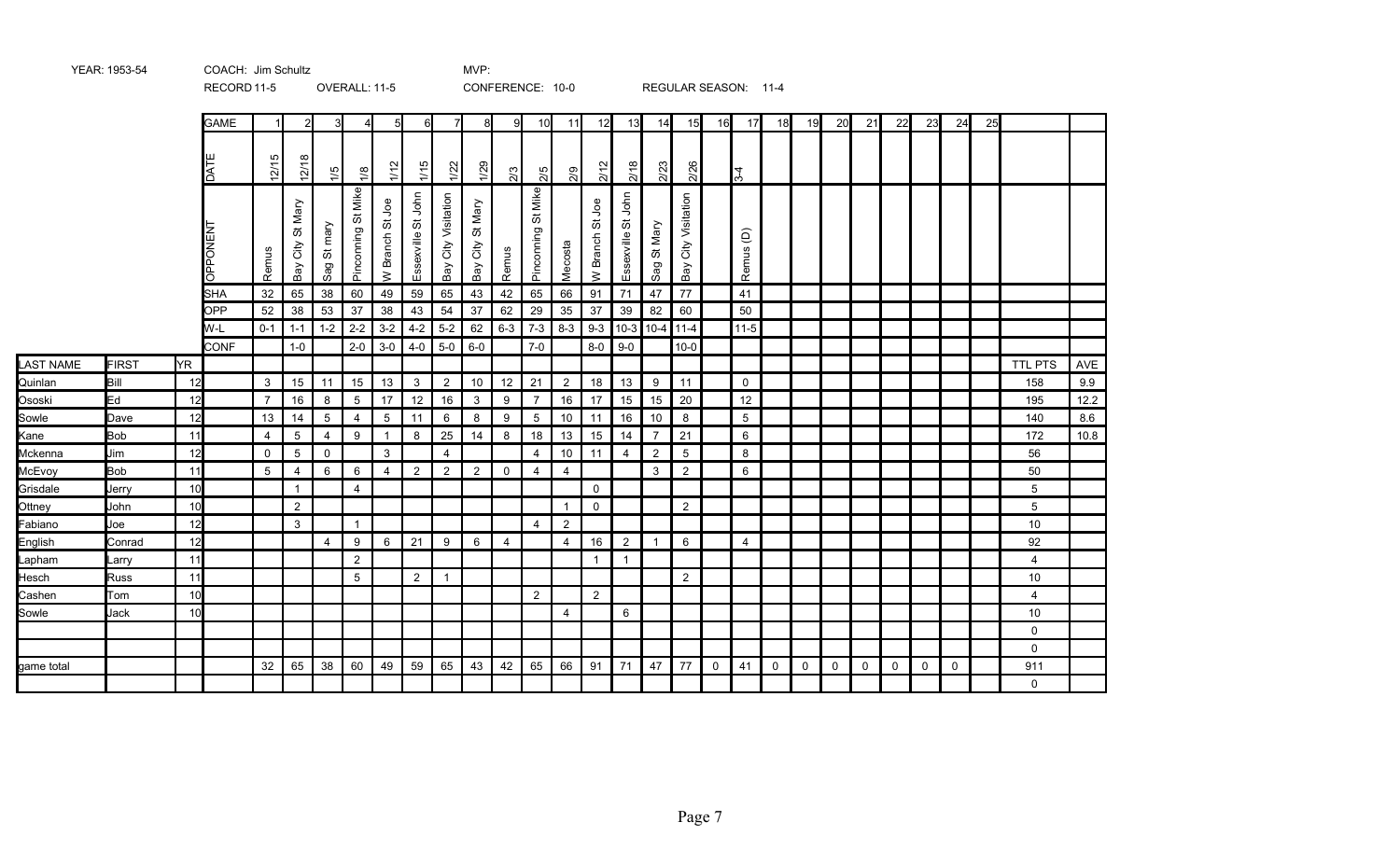|                         | <b>ILAIN.</b> 1994-99 |              | <b>UUAUIL UUIIIIIIIIIIIIII</b><br><b>RECORD</b> |                |                |                     | OVERALL: 8-9    |                     |                  |                        | .              | CONFERENCE: 8-2        |                         |                       |                       |                |                    |                    | REGULAR SEASON: 8-8 |    |                |             |             |             |             |             |             |    |                |     |
|-------------------------|-----------------------|--------------|-------------------------------------------------|----------------|----------------|---------------------|-----------------|---------------------|------------------|------------------------|----------------|------------------------|-------------------------|-----------------------|-----------------------|----------------|--------------------|--------------------|---------------------|----|----------------|-------------|-------------|-------------|-------------|-------------|-------------|----|----------------|-----|
|                         |                       |              | <b>GAME</b>                                     |                | 2              | 3                   | $\overline{4}$  | 5                   | 6                | $\overline{7}$         | 81             | -91                    | 10 <sup>1</sup>         | 11                    | 12                    | 13             | 14                 | 15                 | 16                  | 17 | 18             | 19          | 20          | 21          | 22          | 23          | 24          | 25 |                |     |
|                         |                       |              |                                                 |                |                |                     |                 |                     |                  |                        |                |                        |                         |                       |                       |                |                    |                    |                     |    |                |             |             |             |             |             |             |    |                |     |
|                         |                       |              | <b>DATE</b>                                     | 12/5           | 12/16          | ၜ<br>$\frac{5}{21}$ | 1/13            | 1/17                | 1/20             | 1/24                   | 1/27           | 1/3                    | $\frac{2}{3}$           | $\frac{2}{6}$         | $\frac{2}{13}$        | 2/17           | 2/20               | 2/24               | 2/26                |    | $3-4$          |             |             |             |             |             |             |    |                |     |
|                         |                       |              | OPPONENT                                        |                | Remus          | Sag St Mary         | W Branch St Joe | Essexville St John  | Bay City St Mary | City Visitation<br>Bay | Harrison       | St Mary<br>City<br>Bay | Remus                   | St Mike<br>Pinconning | gol<br>55<br>W Branch | St Mary<br>Sag | Essexville St John | Pinconning St Mike | Bay City Visitation |    | Weidman        |             |             |             |             |             |             |    |                |     |
|                         |                       |              | SHA                                             | 28             | 53             | 35                  | 68              | 52                  | 52               | 83                     | 47             | 56                     | 56                      | 59                    | 53                    | 54             | 83                 | 58                 | 61                  |    | 46             |             |             |             |             |             |             |    |                |     |
|                         |                       |              | <b>OPP</b>                                      | 52             | 68             | 66                  | 34              | 48                  | 60               | 56                     | 62             | 65                     | 76                      | 38                    | 34                    | 77             | 52                 | 31                 | 31                  |    | 50             |             |             |             |             |             |             |    |                |     |
|                         |                       |              | W-L                                             | $0 - 1$        | $0 - 2$        | $0 - 3$             | $1 - 3$         | $2 - 3$             | $2 - 4$          | $3-4$                  | $3-5$          | $3-6$                  | $3 - 7$                 | $4 - 7$               |                       | $5-7$ 5-8      | $6-8$              |                    | $7-8$ 8-8           |    | $8-9$          |             |             |             |             |             |             |    |                |     |
|                         |                       |              | <b>CONF</b>                                     |                |                | $0 - 1$             | $1 - 1$         | $2 - 1$             | $2 - 2$          | $3 - 2$                |                |                        |                         | $4 - 2$               | $5-2$ 6-2             |                |                    | $7-2$              | $8 - 2$             |    |                |             |             |             |             |             |             |    |                |     |
| LAST NAME               | <b>FIRST</b>          | <b>YR</b>    |                                                 |                |                |                     |                 |                     |                  |                        |                |                        |                         |                       |                       |                |                    |                    |                     |    |                |             |             |             |             |             |             |    | TTL PTS        | AVE |
| Kane                    | <b>Bob</b>            | 10           |                                                 | $\overline{1}$ | $\overline{2}$ | $\overline{5}$      | $\overline{1}$  | $\mathsf{O}\xspace$ |                  | $\overline{4}$         |                |                        |                         |                       | $\overline{7}$        |                | 14                 | 10                 | 12                  |    | 8              |             |             |             |             |             |             |    | 64             |     |
| Sowle                   | Dave                  | 11           |                                                 | 2              |                | 2                   | 19              | $\overline{4}$      | $\overline{4}$   | 10                     | $\overline{7}$ | $\overline{7}$         | 16                      | $\overline{7}$        | 4                     | 11             | $5\,$              | $\overline{4}$     | $\overline{2}$      |    | 3              |             |             |             |             |             |             |    | 107            |     |
| Sweeney                 | tom                   | 12           |                                                 | 5              | 8              | 8                   | $\overline{2}$  | $\overline{2}$      | $\overline{4}$   | $\overline{7}$         | $\overline{4}$ |                        | $\overline{\mathbf{4}}$ | 9                     | $\overline{2}$        | $\overline{7}$ | 14                 | 6                  | 6                   |    | 9              |             |             |             |             |             |             |    | 97             |     |
| Murphy                  | John                  | 12           |                                                 | $\overline{7}$ | 16             | $\overline{4}$      | 12              | 14                  | 18               | 12                     | 8              | 17                     | 16                      | 13                    | 10                    | $\overline{2}$ | 10                 | 12                 | 10                  |    | 9              |             |             |             |             |             |             |    | 190            |     |
| Quinlan                 | Bill                  | 11           |                                                 | 13             | 17             | 8                   | 8               | 15                  | 19               | 14                     | 18             | 10                     | 6                       | 18                    | 13                    | 15             | 17                 | $5\overline{)}$    | $\overline{7}$      |    | 10             |             |             |             |             |             |             |    | 213            |     |
| McKenna                 | Jim                   | 11           |                                                 | $\mathbf 0$    | 10             | $\sqrt{2}$          | 9               | 6                   | $\overline{2}$   |                        | 8              | $\overline{7}$         | 6                       | $\overline{4}$        | 10                    | 14             | 12                 | 0                  | $\overline{2}$      |    | $\overline{7}$ |             |             |             |             |             |             |    | 99             |     |
| English                 | Conrad                | 11           |                                                 |                |                | $\mathbf 0$         |                 |                     |                  | 10                     |                |                        |                         | $\Omega$              | $\mathbf 0$           |                | $\overline{2}$     | $\overline{2}$     | $\overline{4}$      |    |                |             |             |             |             |             |             |    | 18             |     |
| Marzke                  | <b>Dick</b>           | 12           |                                                 |                |                |                     |                 |                     |                  |                        |                |                        |                         |                       |                       |                |                    |                    |                     |    |                |             |             |             |             |             |             |    | $\mathsf{O}$   |     |
| Fabiano                 | Joe                   | 11           |                                                 |                |                | $\mathbf 0$         | $\overline{4}$  | $\mathbf 0$         | $\mathbf{3}$     | $\Omega$               | $\Omega$       |                        | 2                       | $\overline{2}$        | $\mathbf 0$           |                |                    | $\overline{1}$     | 6                   |    |                |             |             |             |             |             |             |    | 18             |     |
| Ososki                  | Ed                    | 11           |                                                 |                |                | 6                   |                 |                     |                  |                        |                |                        |                         |                       | $\mathbf 0$           |                |                    | 6                  | 6                   |    |                |             |             |             |             |             |             |    | 18             |     |
| Rush                    | tom                   | 12           |                                                 |                |                |                     |                 |                     |                  |                        |                |                        |                         |                       |                       |                |                    |                    |                     |    |                |             |             |             |             |             |             |    | $\mathbf 0$    |     |
| Clare                   | Bill                  | 12           |                                                 |                |                | $\mathbf{0}$        | $\overline{2}$  |                     |                  | 14                     |                |                        | 2                       | $\overline{4}$        | $\overline{2}$        |                | $\overline{2}$     | 6                  |                     |    |                |             |             |             |             |             |             |    | 32             |     |
| Sowle                   | Jack                  | $\mathbf{Q}$ |                                                 |                |                |                     | 11              | 9                   | $\overline{2}$   | 12                     | $\overline{2}$ | 15                     | $\overline{4}$          | 2                     | $\overline{2}$        | $\overline{5}$ | $\overline{7}$     | $5\overline{)}$    | $\overline{2}$      |    |                |             |             |             |             |             |             |    | 78             |     |
| McEvoy                  | <b>Bob</b>            | 10           |                                                 |                |                |                     |                 | $\overline{2}$      |                  |                        |                |                        |                         |                       | $\mathbf{1}$          |                |                    | $\overline{1}$     | $\overline{4}$      |    |                |             |             |             |             |             |             |    | 8              |     |
| Cashen                  |                       |              |                                                 |                |                |                     |                 |                     |                  |                        |                |                        |                         |                       | $\overline{2}$        |                |                    |                    |                     |    |                |             |             |             |             |             |             |    | $\overline{2}$ |     |
| Ottney                  | John                  | $\mathbf{Q}$ |                                                 |                |                |                     |                 |                     |                  |                        |                |                        |                         |                       | $\mathbf 0$           |                |                    |                    |                     |    |                |             |             |             |             |             |             |    | $\mathbf 0$    |     |
| Grisdale                | Jake                  | q            |                                                 |                |                |                     |                 |                     |                  |                        |                |                        |                         |                       | $\overline{2}$        |                |                    |                    |                     |    |                |             |             |             |             |             |             |    | $\overline{2}$ |     |
| game total              |                       |              |                                                 | 28             | 53             | 35                  | 68              | 52                  | 52               | 83                     | 47             | 56                     | 56                      | 59                    | 53                    | 54             | 83                 | 58                 | 61                  | 0  | 46             | $\mathbf 0$ | $\mathbf 0$ | $\mathbf 0$ | $\mathbf 0$ | $\mathbf 0$ | $\mathbf 0$ |    | 944            |     |
|                         |                       |              |                                                 |                |                |                     |                 |                     |                  |                        |                |                        |                         |                       |                       |                |                    |                    |                     |    |                |             |             |             |             |             |             |    | 0              |     |
| Valley Parochial League |                       |              |                                                 |                |                |                     |                 |                     |                  |                        |                |                        |                         |                       |                       |                |                    |                    |                     |    |                |             |             |             |             |             |             |    | $\mathbf{0}$   |     |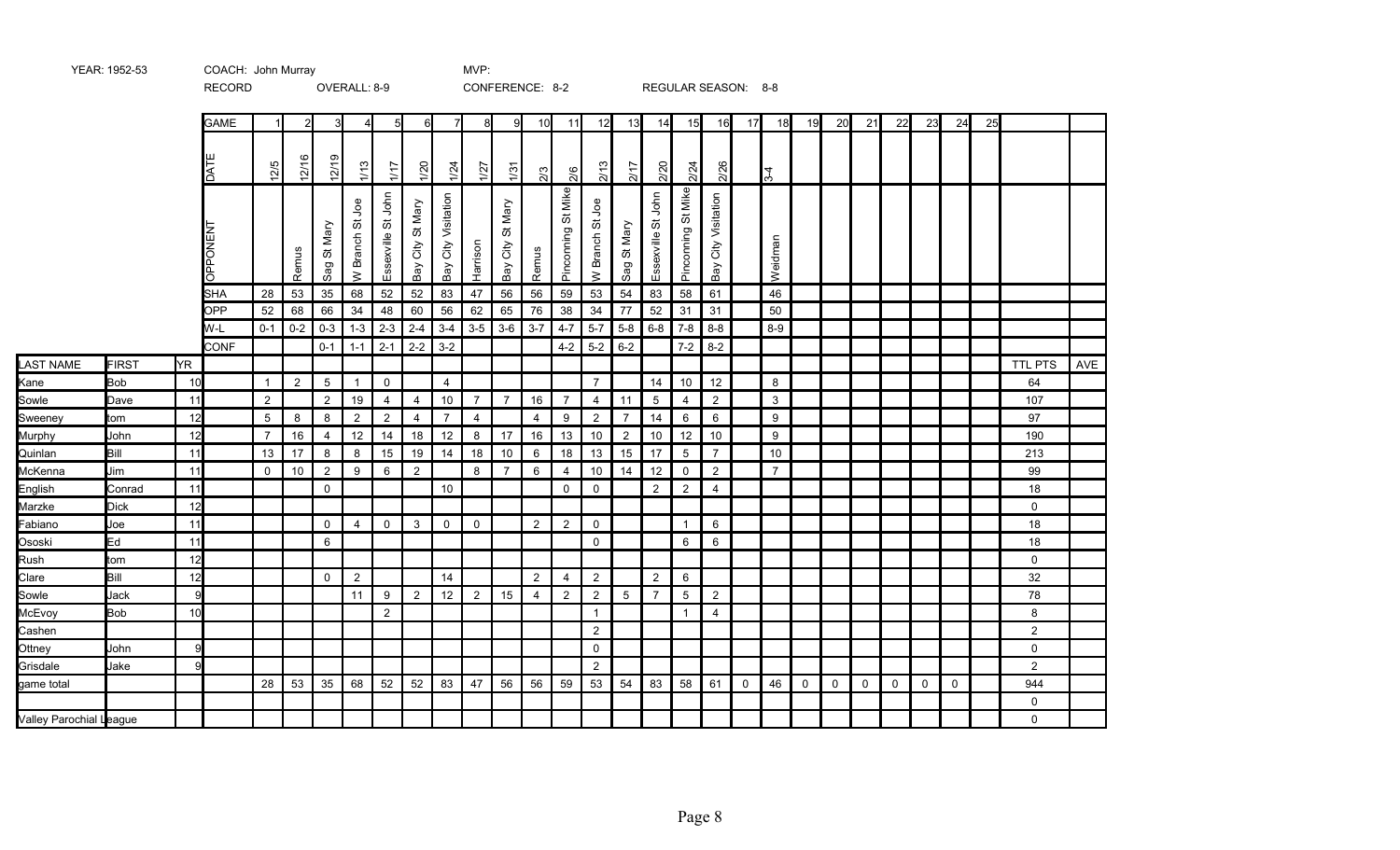|            |              |           | <b>RECORD</b>      |                                                     |                  |                | OVERALL: 12-9               |                    |                     |                    | CONFERENCE: 4-4 |                    |                    |                |                |                |                        |                |                | REGULAR SEASON: 9-8 |             |                |                |                |             |                                                 |             |    |                |     |
|------------|--------------|-----------|--------------------|-----------------------------------------------------|------------------|----------------|-----------------------------|--------------------|---------------------|--------------------|-----------------|--------------------|--------------------|----------------|----------------|----------------|------------------------|----------------|----------------|---------------------|-------------|----------------|----------------|----------------|-------------|-------------------------------------------------|-------------|----|----------------|-----|
|            |              |           | <b>GAME</b>        |                                                     | 21               |                |                             | $5 \blacksquare$   | 6                   | 71                 | 8               | 9                  | 10                 | 11             | 12             | 13             | 14                     | 15             | 16             | 17                  | 18          | 19             | 20             | 21             | 22          | 23                                              | 24          | 25 |                |     |
|            |              |           | DAT                | 12/11                                               | 12/14            | 12/18          | $\frac{12/20}{\frac{1}{4}}$ |                    | $\frac{8}{2}$       | 1/11               | 1/13            | 1/18               | $\frac{125}{2}$    | 1/29           | 2/5            | 2/15           | 2/18                   | 2/22           | 2/26           | 2/29                |             | 3/6            | 3/7            | 3/8            |             | 3/12                                            |             |    |                |     |
|            |              |           | OPPONEN            | Mary's<br>$\overleftrightarrow{\mathrm{o}}$<br>Sag. | Harrison         | Sn<br>Rem      | Beal City                   | Coleman            | Paul<br>ö<br>Owosso | Farwell            | Grove<br>Maple  | Farwell            | Coleman            | Mecosta        | Remus          | Grove<br>Maple | Mary's<br>5<br>Saginaw | Harrison       | Mecosta        | City<br>Beal        |             | Merrill SH     | Beal City      | Weidman        |             | Mary's<br>$\ddot{\tilde{\circ}}$<br>City<br>Bay |             |    |                |     |
|            |              |           | <b>SHA</b>         | 40                                                  | 41               | 50             | 64                          | 50                 | 50                  | 46                 | 38              | 45                 | 29                 | 51             | 49             | 49             | 52                     | 41             | 38             | 49                  |             | 49             | 46             | 35             |             | 63                                              |             |    |                |     |
|            |              |           | <b>OPP</b>         | 44                                                  | 43               | 61             | 48                          | 30                 | 48                  | 49                 | 42<br>$3-5$     | 43                 | 31                 | 37             | 47             | 54             | 43                     | 49             | 31             | 41                  |             | 20             | 36             | 30             |             | 72                                              |             |    |                |     |
|            |              |           | W-L<br><b>CONF</b> | $0 - 1$                                             | $0-2$<br>$0 - 1$ | $0 - 3$        | $1 - 3$<br>$1 - 1$          | $2 - 3$<br>$2 - 1$ | $3 - 3$             | $3 - 4$<br>$2 - 2$ |                 | $4 - 5$<br>$3 - 2$ | $4 - 6$<br>$3 - 3$ | $5-6$          | $6-6$          | $6 - 7$        | $7 - 7$                | $3 - 4$        | $7-8$ 8-8      | $9-8$<br>$4 - 4$    |             | $10-8$         | $11 - 8$       | $12-8$         |             | $12-9$                                          |             |    |                |     |
| LAST NAME  | <b>FIRST</b> | <b>YR</b> |                    |                                                     |                  |                |                             |                    |                     |                    |                 |                    |                    |                |                |                |                        |                |                |                     |             |                |                |                |             |                                                 |             |    | TTL PTS        | AVE |
| Fleming    | Mike         | 12        |                    |                                                     | $\mathbf{1}$     |                | 10                          | 0                  | $\mathbf{1}$        | $\overline{1}$     |                 |                    |                    | 9              |                |                |                        |                | $\overline{7}$ |                     |             | $\overline{4}$ |                |                |             |                                                 |             |    | 33             |     |
| Murphy     | John         | 11        |                    |                                                     |                  |                | $\overline{2}$              |                    |                     |                    | $\overline{7}$  | $\mathbf 0$        |                    |                | $5\,$          | $\overline{2}$ | 11                     | 6              | 9              | $\overline{2}$      |             | $\mathbf 0$    |                |                |             |                                                 |             |    | 44             |     |
| Rush       | Tom          | 11        |                    | 14                                                  | 14               | 24             | 18                          | 13                 | $\overline{7}$      | 18                 | 9               | 8                  | $\mathbf 0$        | 12             | 13             | $\overline{7}$ | $5\phantom{.0}$        | 12             | 8              | 16                  |             | 4              | 13             | 6              |             | 19                                              |             |    | 240            |     |
| Quinlan    | Pat          | 12        |                    | 18                                                  | 8                | 17             | 22                          | 17                 | 9                   | 10                 | $\overline{7}$  | 11                 | 8                  | 8              | $\mathbf 0$    | 8              | $\overline{7}$         | 14             | 8              | 14                  |             | 9              | 11             | $\mathbf{1}$   |             | 20                                              |             |    | 227            |     |
| Marzke     | <b>Dick</b>  | 11        |                    |                                                     | 3                |                |                             | $\mathbf{1}$       | 3                   | $\overline{4}$     | $\overline{2}$  | $\overline{4}$     | $\overline{4}$     | $\overline{7}$ | 17             | 15             | 22                     | 0              | 3              | $\overline{2}$      |             | 12             | $\overline{7}$ | 9              |             | 6                                               |             |    | 121            |     |
| Sowle      | Dave         | 11        |                    | $\overline{2}$                                      | 3                | $\overline{7}$ | $\overline{4}$              | $\overline{4}$     | $\overline{4}$      | $\overline{4}$     | $\mathbf 0$     | $\overline{4}$     |                    |                |                |                |                        |                |                |                     |             | 3              |                |                |             |                                                 |             |    | 35             |     |
| English    | Conrad       | 10        |                    |                                                     |                  |                |                             | $\overline{1}$     |                     |                    |                 |                    |                    | $\overline{2}$ |                |                |                        |                |                |                     |             |                |                |                |             |                                                 |             |    | 3 <sup>1</sup> |     |
| Martin     | Bill         | 12        |                    | 4                                                   | 3                |                |                             | $\overline{2}$     | 10                  | $\overline{1}$     | 8               | 14                 | 4                  | 6              | 7              | 10             | $\overline{7}$         | $\overline{2}$ | $\overline{1}$ | 11                  |             | 6              | 8              | $\overline{7}$ |             | 9                                               |             |    | 120            |     |
| Quinlan    | Bill         | 10        |                    | 2                                                   | 6                |                | $\overline{7}$              | 10                 | 16                  | 8                  | $5\overline{5}$ | $\overline{4}$     | 13                 | 5              | $\overline{7}$ | $\overline{7}$ |                        | $\overline{7}$ | 2              | $\overline{4}$      |             | 6              | $\overline{7}$ | 12             |             | $\overline{7}$                                  |             |    | 135            |     |
| Mckenna    | Mike         | 11        |                    |                                                     | 3                | $\overline{2}$ | $\overline{1}$              | $\overline{2}$     |                     |                    |                 |                    |                    | 2              |                |                |                        |                |                |                     |             | 5              |                |                |             | $\overline{2}$                                  |             |    | 17             |     |
|            |              |           |                    |                                                     |                  |                |                             |                    |                     |                    |                 |                    |                    |                |                |                |                        |                |                |                     |             |                |                |                |             |                                                 |             |    | 0              |     |
|            |              |           |                    |                                                     |                  |                |                             |                    |                     |                    |                 |                    |                    |                |                |                |                        |                |                |                     |             |                |                |                |             |                                                 |             |    | 0              |     |
|            |              |           |                    |                                                     |                  |                |                             |                    |                     |                    |                 |                    |                    |                |                |                |                        |                |                |                     |             |                |                |                |             |                                                 |             |    | 0              |     |
|            |              |           |                    |                                                     |                  |                |                             |                    |                     |                    |                 |                    |                    |                |                |                |                        |                |                |                     |             |                |                |                |             |                                                 |             |    | 0              |     |
|            |              |           |                    |                                                     |                  |                |                             |                    |                     |                    |                 |                    |                    |                |                |                |                        |                |                |                     |             |                |                |                |             |                                                 |             |    | $\mathsf{O}$   |     |
| game total |              |           |                    | 40                                                  | 41               | 50             | 64                          | 50                 | 50                  | 46                 | 38              | 45                 | 29                 | 51             | 49             | 49             | 52                     | 41             | 38             | 49                  | $\mathbf 0$ | 49             | 46             | 35             | $\mathbf 0$ | 63                                              | $\mathbf 0$ |    | 975            |     |
|            |              |           |                    |                                                     |                  |                |                             |                    |                     |                    |                 |                    |                    |                |                |                |                        |                |                |                     |             |                |                |                |             |                                                 |             |    | $\Omega$       |     |
|            |              |           |                    |                                                     |                  |                |                             |                    |                     |                    |                 |                    |                    |                |                |                |                        |                |                |                     |             |                |                |                |             |                                                 |             |    | 0              |     |

Central Michigan C Conference Harrison, Coleman, Beal City, Farwell

YEAR: 1951-52 COACH: John Murray COACH: WHO MUP:

Tomahawk Conference?

Pat Quinlan first team, Tom Rush second team

District Champions